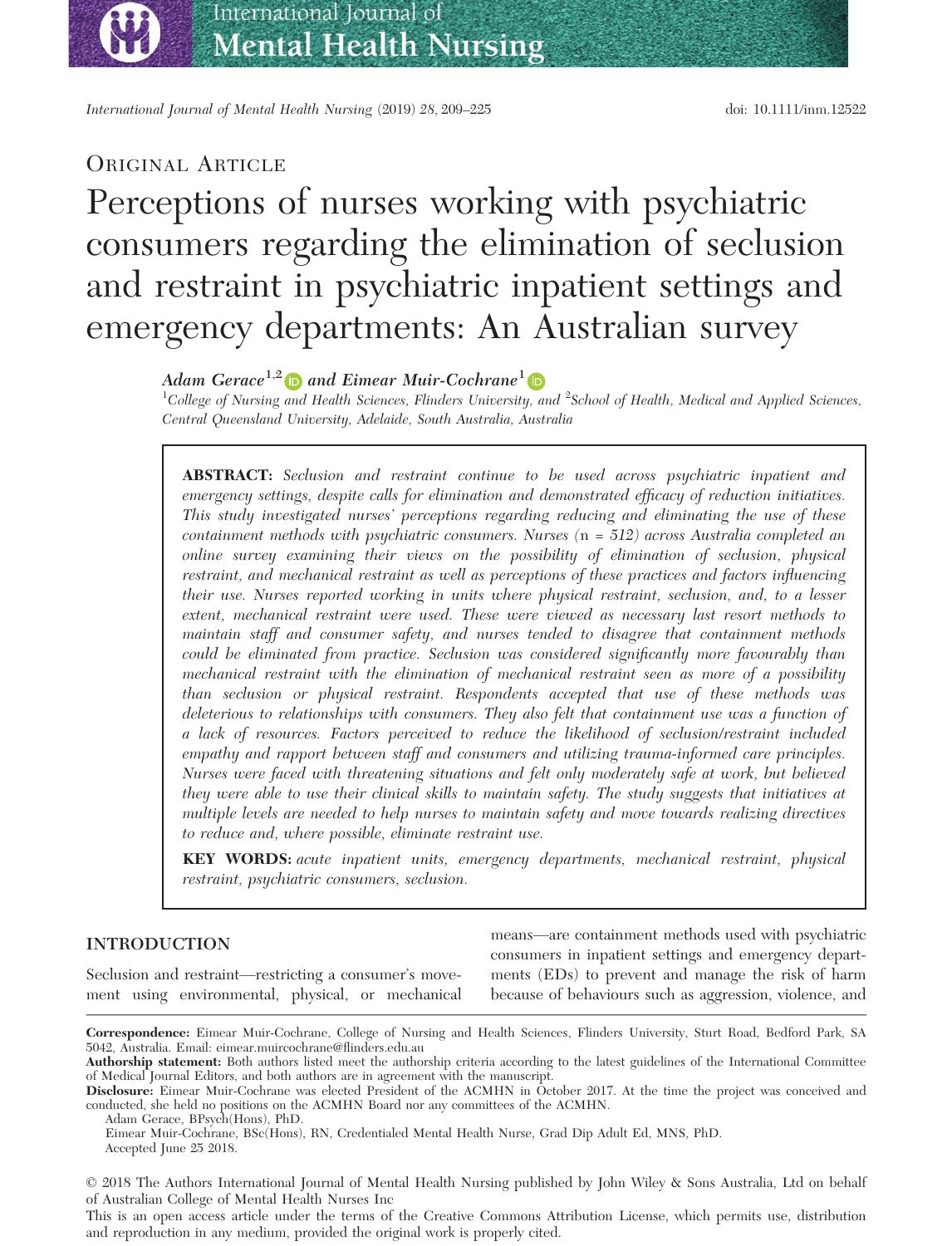self-injury. These containment practices have been identified as involving deleterious physical and psychological effects for consumers and staff, and complex legal and ethical issues are associated with their use (McSherry 2017; Muir-Cochrane & Gerace, 2014). In Australia and internationally, there have been continued calls to reduce and move towards elimination of these coercive practices (Department of Health, 2008; National Mental Health Consumer & Carer Forum, 2009; Substance Abuse and Mental Health Services Administration, 2017; The Royal Australian and New Zealand College of Psychiatrists, 2016).

Reduction in seclusion and restraint use has been documented in Australia (Australian Institute of Health and Welfare, 2018). However, seclusion, physical, and mechanical restraint remain relatively common practices, with recent studies highlighting concerning factors such as the use of these practices multiple times with the same consumers (Oster *et al.* 2016) or for prolonged periods of time (McKenna et al., 1996). This highlights an urgent need to better understand the use of these practices and experiences of staff working with mental health consumers in inpatient settings and EDs.

This study reports the results of a survey of the perceptions and attitudes of nurses working with psychiatric consumers in Australia regarding the current use of seclusion and restraint, and their perceptions regarding elimination of such practices in inpatient psychiatric settings and EDs in Australia.

## Background

The agenda in Australia and other countries to reduce and eliminate seclusion and restraint is reflected in several key government and policy directives and clinical initiatives, particularly over the last decade. The National Mental Health Consumer & Carer Forum (2009) posits that seclusion and restraint are 'not evidence-based therapeutic interventions', that they are 'commonly associated with human rights abuse', that they 'cause short and long term emotional damage to consumers', and that they 'highlight a failure in care and treatment when they are used' (p. 7). The Australian College of Mental Health Nurses (ACMHN) also published a Seclusion and Restraint Position Statement in 2016. This position statement sees restrictive practices (included also is chemical restraint) as last resort methods that should only be implemented with consideration of least restrictive care and implemented by trained mental health nurses and staff. The statement stresses the need to respect consumer dignity,

engage in culturally appropriate care, meet consumer physical needs while they are secluded/restrained, and enact and discontinue practices with adherence to legal requirements. At a wider level, the policy statement stresses the need for research into alternatives to restrictive practice use and safe consumer management, as well as practice change (e.g. organizational culture, individual attitudes, leadership, staff training). Ultimately, it is the position of the ACMHN that seclusion and restraint use 'be reduced and ultimately ended' (Australian College of Mental Health Nurses, 2016, p. 4). Recently, the World Health Organization (2017) proposed QualityRights training initiatives on ending seclusion and restraint use. While seclusion and restraint are covered in less depth in the recently released Australian Fifth National Mental Health and Suicide Prevention Plan (Department of Health, 2017), seclusion is included as a practice to be addressed and monitored, and as one of the 24 key performance indicators under the domain of striving for 'less avoidable harm' in mental health care.

Evidence-based initiatives, such as seclusion and restraint reduction programmes that use the Six Core Strategies for Reducing Seclusion and Restraint Use (Huckshorn 2004) and the Safewards model (Bowers 2014), have demonstrated positive effects. A systematic review of seclusion/restraint reduction programmes, most of which involved use of the six core strategies, concluded that 'evidence argues in favor of programs that reduce SR use, without impacting the safety of health care providers' (Goulet et al. 2017, p. 145), although which specific components were most effective was difficult to discern. In the case of Safewards, a U.K. cluster randomized controlled trial (Bowers et al. 2015) reported a 26.4% reduction in containment events; in Australia, a pre–post study reported a 36% reduction in seclusion following a roll-out of the programme in Victoria (Fletcher et al. 2017). For such interventions, research is needed to evaluate whether reductions at study sites have been maintained, as well as whether substitute containment practices are used (see Noorthoorn et al. 2016). Despite the demonstrated efficacy of reduction initiatives, seclusion and restraint continue to be used worldwide with psychiatric consumers. For example, in a recent study of four Europ ean countries, Lepping et al. (2016) reported rates of between 4.5% (Southwest Germany) and 9.4% (the Netherlands) of consumers experiencing seclusion/restraint, with differences in rates according to the setting (e.g. forensic). Recently released national data of seclusion, physical restraint, and mechanical restraint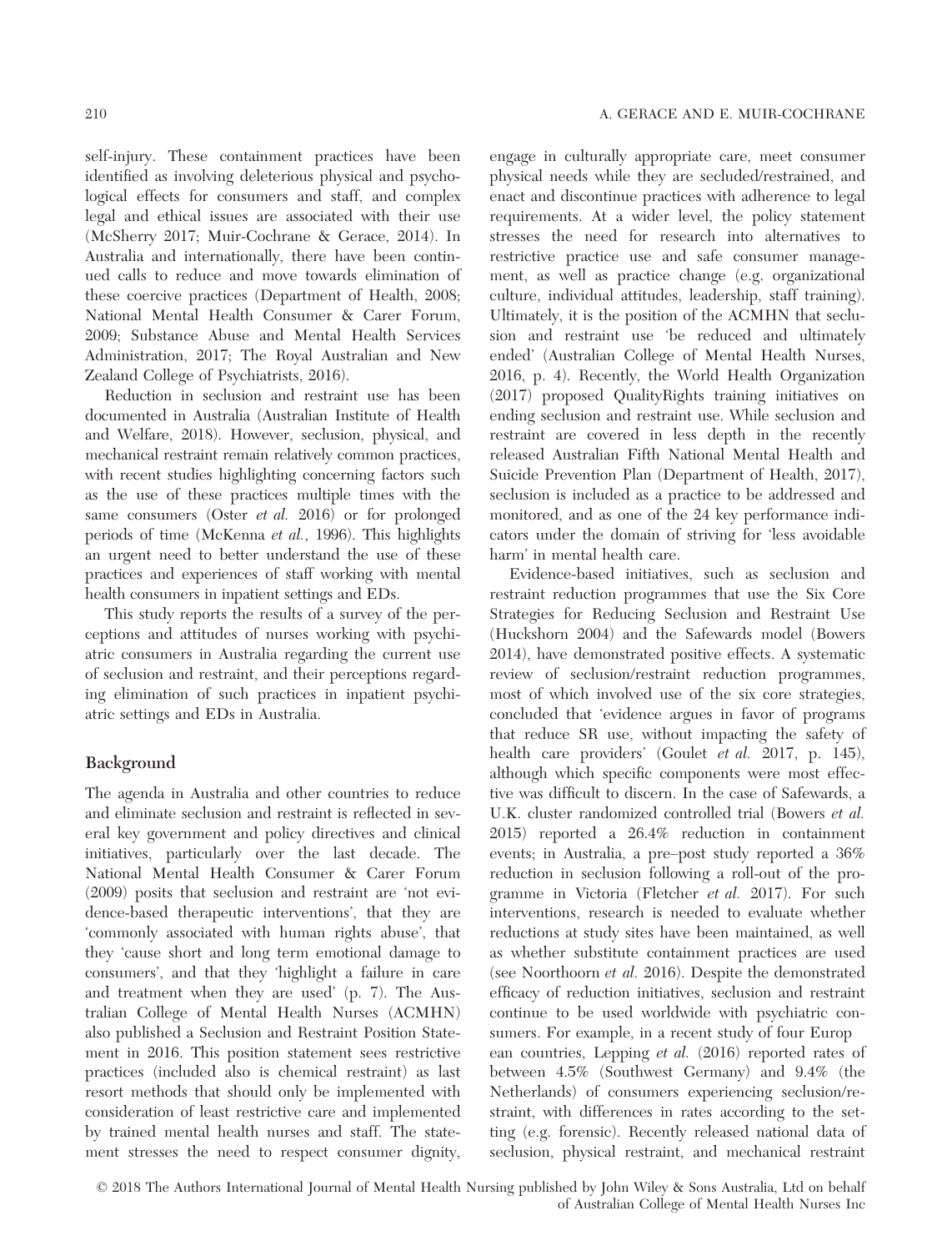in Australian public sector acute mental health hospital services for 2016–2017 revealed rates of 7.4, 8.3, and 0.9 events per 1000 bed days, respectively, with sometimes significant variations between states and territories (Australian Institute of Health and Welfare, 2018). For seclusion, there was a modest national reduction of 6.7% in events from 2012–2013 to 2016–2017.

While reduction is a positive step towards ensuring consumer-focused care, health professionals demonstrate resistance to complete elimination of restraint and seclusion. In a large Australian study of health professionals, consumers, and carers, health professionals could identify the harms of seclusion and restraint. However, they were less likely than consumers or carers to believe it was desirable to eliminate the practices (Kinner et al. 2017). Similarly, in a qualitative study of staff and consumers' views of restraint, an overarching theme involved restraint being seen as 'a necessary evil' (Wilson et al. 2017b, p. 503). Barriers to elimination in other qualitative studies included fear and perceptions of a lack of alternative methods to maintain safety; staff who were less experienced or lacked training in mental health; problematic staff–consumer relationships (e.g. not meeting or insensitive responding to consumer needs); and the physical environments of units (e.g. noise or lack of low-stimulation spaces) not being conducive to reducing irritation and aggression (Muir-Cochrane et al. 2015, 2018).

However, we know comparatively little at a wider level regarding the perceptions and attitudes of nurses towards containment practices, experiences of using the methods, thoughts regarding their elimination, and barriers but also enablers to elimination. Changes in consumer profiles such as increased acuity and, particularly in EDs, increases in presentations of substanceaffected consumers reflect an urgent need to investigate what factors drive attitudes towards seclusion and restraint reduction and elimination. This study was conducted to investigate specifically these factors.

## METHOD

#### Design

The study involved the delivery of an online anonymous survey through the SurveyMonkey (SurveyMonkey Inc., San Mateo, CA, USA) platform to nurses working with psychiatric consumers to investigate their perceptions regarding the use of seclusion, physical restraint, and mechanical restraint. Definitions used in the survey were as follows: seclusion as the 'deliberate confinement of the

consumer alone in a room or area from which free exit is prevented'; physical restraint as 'hands-on immobilisation, holding the consumer or restriction of the consumer's freedom of movement by staff'; and mechanical restraint as 'restricting a consumer's freedom of movement with devices such as jackets, belts, cuffs, and soft shackles'.

Respondents were recruited through the memberships of the Australian College of Mental Health Nurses (ACMHN), the Australian College of Nursing (ACN), and the Australian Nursing and Midwifery Federation (ANMF). Details of the research project were made available to members of these groups through their email distribution lists (for ACMHN and ACN members), websites, social media platforms (e.g. Twitter and Facebook pages), newsletters, and local branches (for ANMF members). Information provided to members consisted of a short description of the project and the URL to access the survey. Nurses working in an Australian psychiatric inpatient unit or ED were eligible to participate. The survey was available from 7 April to 25 May 2017. Ethical approval for the study was granted by the Flinders University Social and Behavioural Research Ethics Committee (approval number: 7588).

### Data collection

The survey comprised several sections examining respondent perceptions of the use of containment methods (seclusion, physical restraint, and mechanical restraint), more general workplace experiences, and demographic questions.

Individual items in the survey were either drawn from previously designed measures of attitudes to seclusion, restraint, and working practices with psychiatric consumers or specifically written for the project. As analysis largely involved examination of answers to individual items, modifications to existing measures and response scales were deemed appropriate. Items were completed using a 5-point Likert-type response scale, ranging from 1 (strongly disagree) to 5 (strongly agree), with the 5 point Likert-type response scale for items measuring the likelihood of seclusion/physical restraint/mechanical restraint use ranging from 1 (Very unlikely S/PR/MR will be used) to 5 (Very likely S/PR/MR will be used).

#### Measures

#### Involvement in seclusion and restraint

Participants were asked (yes/no) if they had ever been involved in the use of (1) seclusion, (2) physical restraint, and (3) mechanical restraint.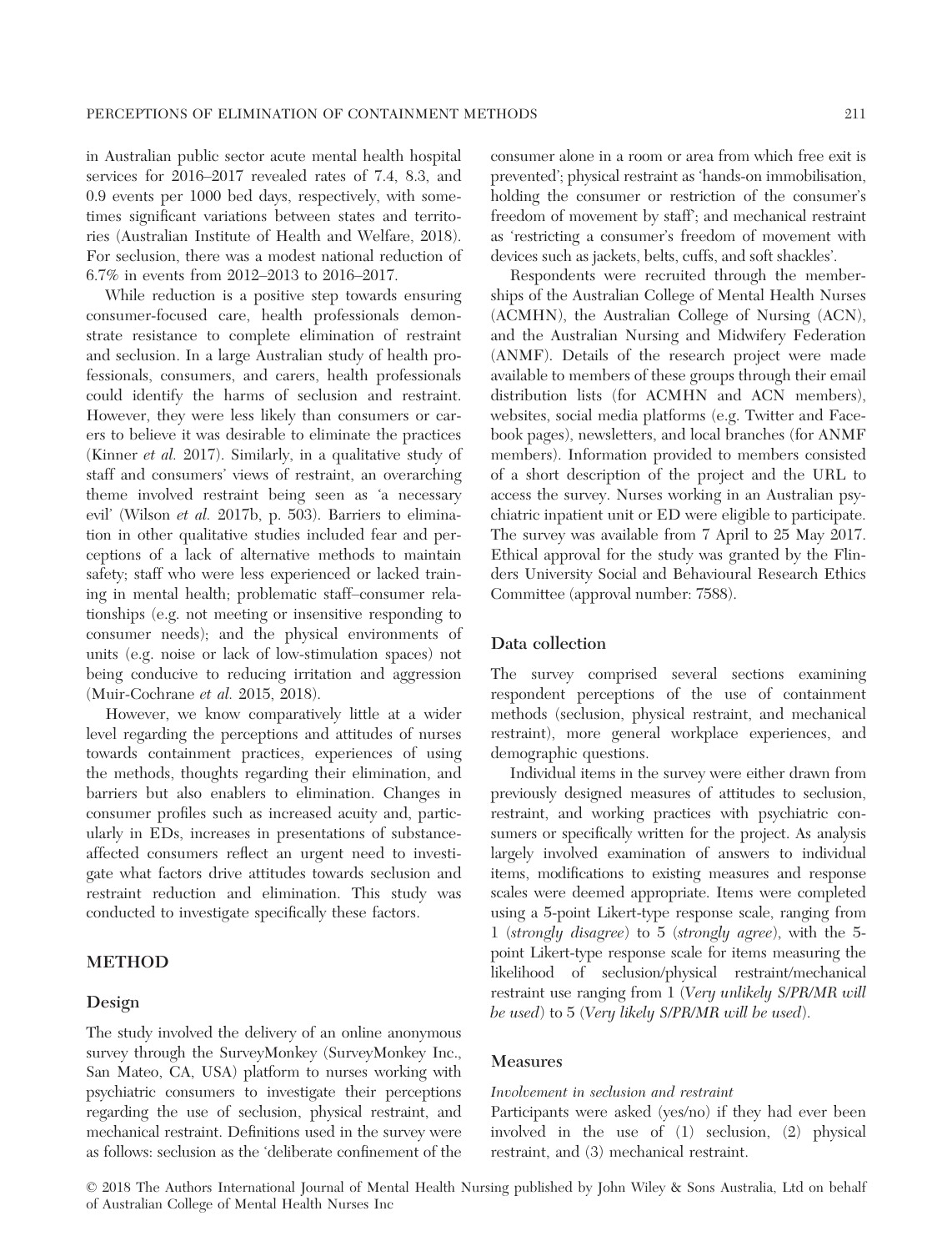#### General perceptions of containment

Perceptions of containment (i.e. not specific to any one of the three methods investigated) were examined using specifically written items based on the literature (Mann-Poll et al. 2011, 2013; Wilson et al. 2017b) and items from/adapted from two measures: Staff Attitude to Coercion Scale (SACS; Husum et al. 2008), which measures nurses' perceptions regarding seclusion and restraint use, including the extent to which these practices prevent dangerous situations, are necessary, and can be reduced; and the Seclusion and Restraint Experience Questionnaire (SREQ; Korkeila et al. 2016), which measures nurses' emotions towards and experiences of use of seclusion/restraint, and perceptions of ethical/practical implications of their use. This section comprised 23 items.

#### Perceptions of specific containment methods

Specific perceptions of each containment method were examined separately using the seclusion, physical restraint, and mechanical restraint sections of the Attitudes to Containment Methods Questionnaire (Bowers et al., 2004). This measure examines nurses' attitudes towards specific containment methods such as perceived efficacy, safety, and acceptability. For each containment method, respondents indicate their agreement with six items. Total scores for each section can range between 6 and 30, where higher scores indicate more positive attitudes towards the use of the specific containment method. Internal consistency reliabilities (Cronbach's alpha) in this study were all high: seclusion  $\alpha = 0.91$ ; physical restraint  $\alpha = 0.88$ ; mechanical restraint  $\alpha = 0.92$ .

## Use of seclusion and restraint in respondents' workplaces and potential for elimination

Respondents were asked whether each containment method was used in their unit and, if so, to what extent they believed the method could be eliminated.

Experiences of seclusion/restraint use in workplaces, including perceptions regarding overuse, alternatives to minimize use, and reasons for use were measured using a total of 11 items, some from/adapted from the Seclusion and Restraint Experience Questionnaire (SREQ; Korkeila et al. 2016) and others developed based on literature review.

Researcher-devised items based on literature review (Boumans et al. 2012; Mann-Poll et al. 2011) and our own previous research (e.g. Oster et al. 2016) measured respondents' perceptions regarding whether consumer behaviours and characteristics (e.g. aggression

and violence; 17 items) and unit/staff factors (e.g. lack of adequate staffing, feeling inadequately skilled for duties; 38 items) made it more or less likely that seclusion and restraint would be used; for unit/staff factors, several items were from/adapted from the Mental Health Professionals Stress Scale (Cushway et al. 1996) and one item from the Essen Climate Evaluation Schema (Schalast et al. 2008).

## Confidence in managing consumer aggression and potentially dangerous situations

As seclusion and restraint are containment methods used to manage potentially dangerous behaviour and maintain safety on a unit, respondents were asked about their confidence in working with aggressive consumers, practising de-escalation, and maintaining safety on the unit. Nurses' perceptions of safety in their workplace and confidence in unit procedures regarding managing aggression were measured using adapted items (and one additional item adapted from Schalast et al. 2008) from the 7-item Confidence in Managing Inpatient Aggression Questionnaire (Martin & Daffern 2006), which measures confidence in dealing with consumers who are aggressive, maintaining safety, and using seclusion/restraint if needed.

#### Data analysis

Data were analysed using IBM SPSS Statistics for Windows, version 23.0 (IBM Corp., Armonk, NY, USA). Of 533 complete responses, data were removed if respondents indicated they worked outside of Australia or solely in a service that was not an inpatient unit or emergency department. This resulted in the removal of 21 respondents. Data were then coded for subsequent statistical analysis.

Descriptive statistics (frequencies, means, standard deviations, medians, and ranges) are used to describe participant perceptions regarding the use of seclusion and restraint in inpatient and ED settings and to examine perceptions and attitudes regarding the potential for elimination. As only the Bowers et al. (2004) seclusion, physical restraint, and mechanical restraint measures were used in their entirety, examination of responses to individual items in each section of the survey is undertaken. This was seen to be more useful to understanding nurses' attitudes rather than summing individual items into total scales and reporting only these total scores. For the Bowers et al. (2004) measures, total scores were calculated and one-way repeated measures ANOVA was used to examine whether there were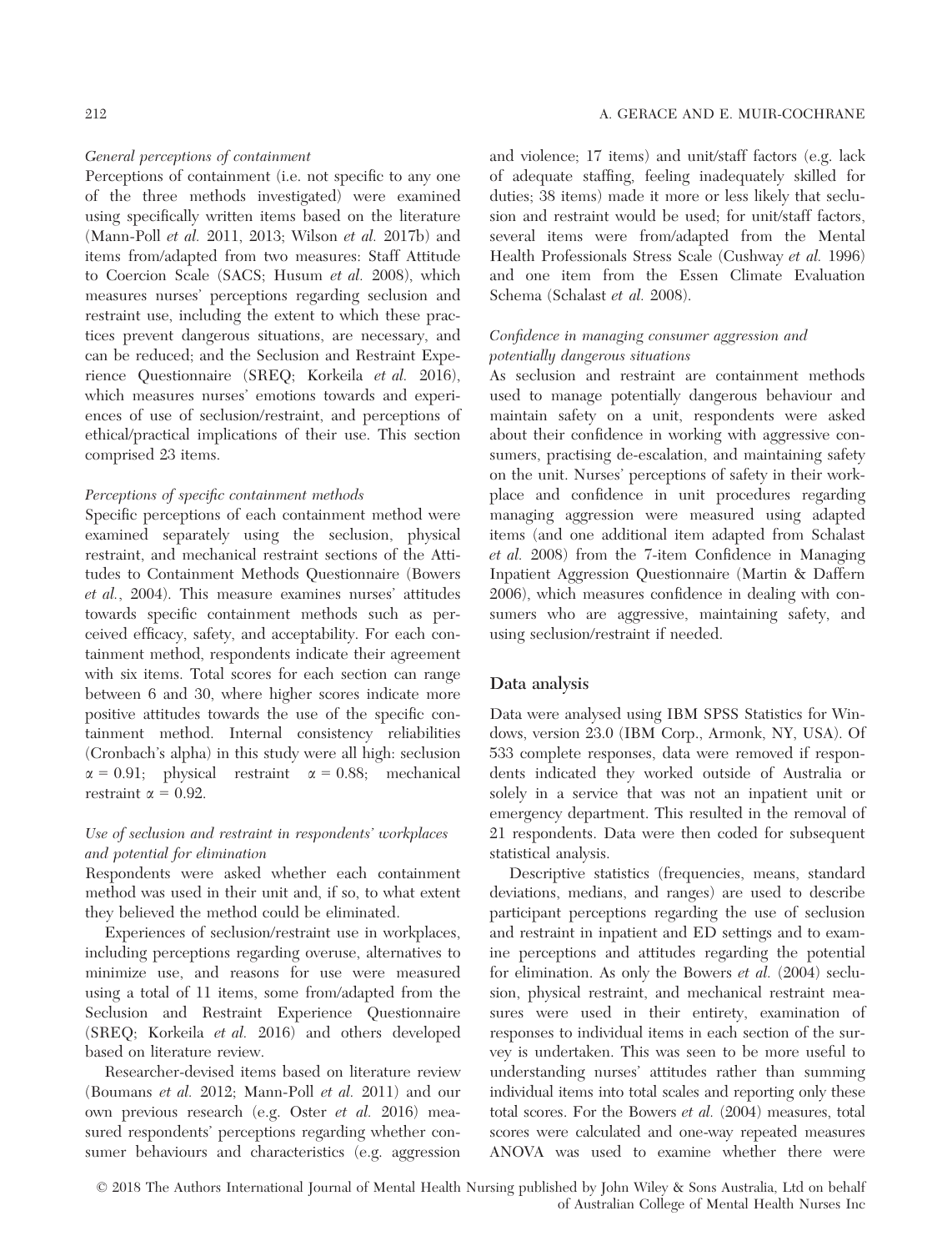statistically significant differences in attitudes towards seclusion, physical restraint, and mechanical restraint. The Friedman test, a nonparametric test suitable for ordinal data, was used to determine whether there were statistically significant differences in respondents' beliefs regarding the potential for elimination of seclusion, physical restraint, and mechanical restraint for respondents who worked in units where all three methods used. To assess the nature of these differences, Wilcoxon signedrank tests were performed. A Bonferroni correction was applied to the level of significance based on the number of comparisons  $(P = 0.017)$ . Wilcoxon signed-rank tests were also used to examine differences in beliefs regarding elimination for respondents working in units using at least two of the methods. Effect sizes  $(r)$  were calculated to investigate the magnitude of observed effects, with  $r = 0.10$  indicating a small effect;  $r = 0.30$  a medium effect; and  $r = 0.50$  a large effect size (Cohen 1992; Field 2014).

## RESULTS

#### Survey respondent demographics

The sample consisted of 512 nurses, equivalent to approximately 2.46% of the mental health nursing workforce (Australian Institute of Health and Welfare, 2016). There were 368 female respondents (71.9%), 141 male respondents (27.5%), and three respondents who identified as 'other'  $(0.6\%)$ . Mean age  $(n = 509)$  of respondents was 47.73 years (SD = 11.54,  $range = 21-$ 72 years).

Nearly 90% of the sample were registered nurses (RNs;  $n = 460$ , 89.84%), with  $72.17\%$  ( $n = 332$ ) of these either having qualifications in mental health nursing  $(n = 258)$  or being a credentialed mental health nurse  $(n = 74)$ . The remaining respondents were solely registered in mental health ( $n = 30, 5.86\%$  of the sample), enrolled nurses  $(n = 17, 3.32\%)$ , or another type of nurse  $(n = 5)$ .

Over  $60\%$  of respondents  $(n = 322, 62.89\%)$  indicated that their highest level of education was completion of a postgraduate degree, the most common being a Master's degree  $(n = 150)$ , followed by other postgraduate qualifications such as a postgraduate diploma  $(n = 164)$  and PhD/doctorate  $(n = 8, 1.56\%)$ . Approximately  $20\%$  ( $n = 109$ ,  $21.29\%$ ) of respondents indicated that their highest level of qualification was a Bachelor degree, with the remainder of the sample indicating another qualification such as hospital-based training  $(n = 34, 6.64\%)$ , diploma  $(n = 23, 4.49\%)$  or

advanced diploma ( $n = 14, 2.73\%)$ , and other qualifications  $(n = 10, 1.95\%).$ 

Respondents were experienced clinicians, having worked in nursing practice for a median of 18 years, with their experience ranging from 3 months to 54 years ( $n = 509$ ). Seventy-three (14.34%) had 5 years or less experience in nursing.

#### Respondent unit details

All Australian states and territories were represented in the survey, with the largest numbers of respondents working in Queensland ( $n = 127, 24.8\%$ ), followed by New South Wales  $(n = 120, 23.4\%)$ , South Australia  $(n = 103, 20.1\%)$ , Victoria  $(n = 101, 19.7\%)$ , Western Australia (n = 30, 5.86%), Tasmania (n = 12, 2.34%), Australian Capital Territory  $(n = 12, 2.34\%)$ , and Northern Territory ( $n = 7, 1.37\%$ ).

Approximately 60% of respondents practised in a capital city ( $n = 307, 59.96\%$ ) and 20.51% worked in a noncapital city metropolitan area (>100 000 population;  $n = 105$ ). A further 92 respondents worked in a rural area (17.97%), and four respondents each worked in a remote zone or reported an 'other' location.

Over 70% of respondents either worked in an acute adult psychiatric inpatient unit ( $n = 257, 50.20\%$ ) or an emergency department  $(n = 110, 21.48\%)$ . Table 1 presents current area of work of respondents. Respondents had worked in their current unit for a median of 5 years ( $range = 3$  weeks-32 years;  $n = 506$ ).

Respondents predominantly worked in a clinical role  $(n = 411, 80.27\%)$ , with 63 (12.30%) working in management, 28 (5.47%) in education, four in administration  $(0.78\%)$ , and six  $(1.17\%)$  in an 'other' role.

#### Involvement in seclusion and restraint

Over 95% of respondents had been involved in the use of seclusion  $(95.31\%, n = 488)$  and physical restraint  $(96.48\%, n = 494)$ , with less involvement in mechanical restraint  $(63.48\%, n = 325)$ .

#### General perceptions of containment

Respondents' evaluations of all three containment methods as a whole (referred to as S/PR/MR) are presented in Table 2.

Respondents expressed a need for the use of seclusion, physical restraint, and mechanical restraint. They believed that S/PR/MR use was necessary to maintain safety (Item 8) and protection (Item 7). While they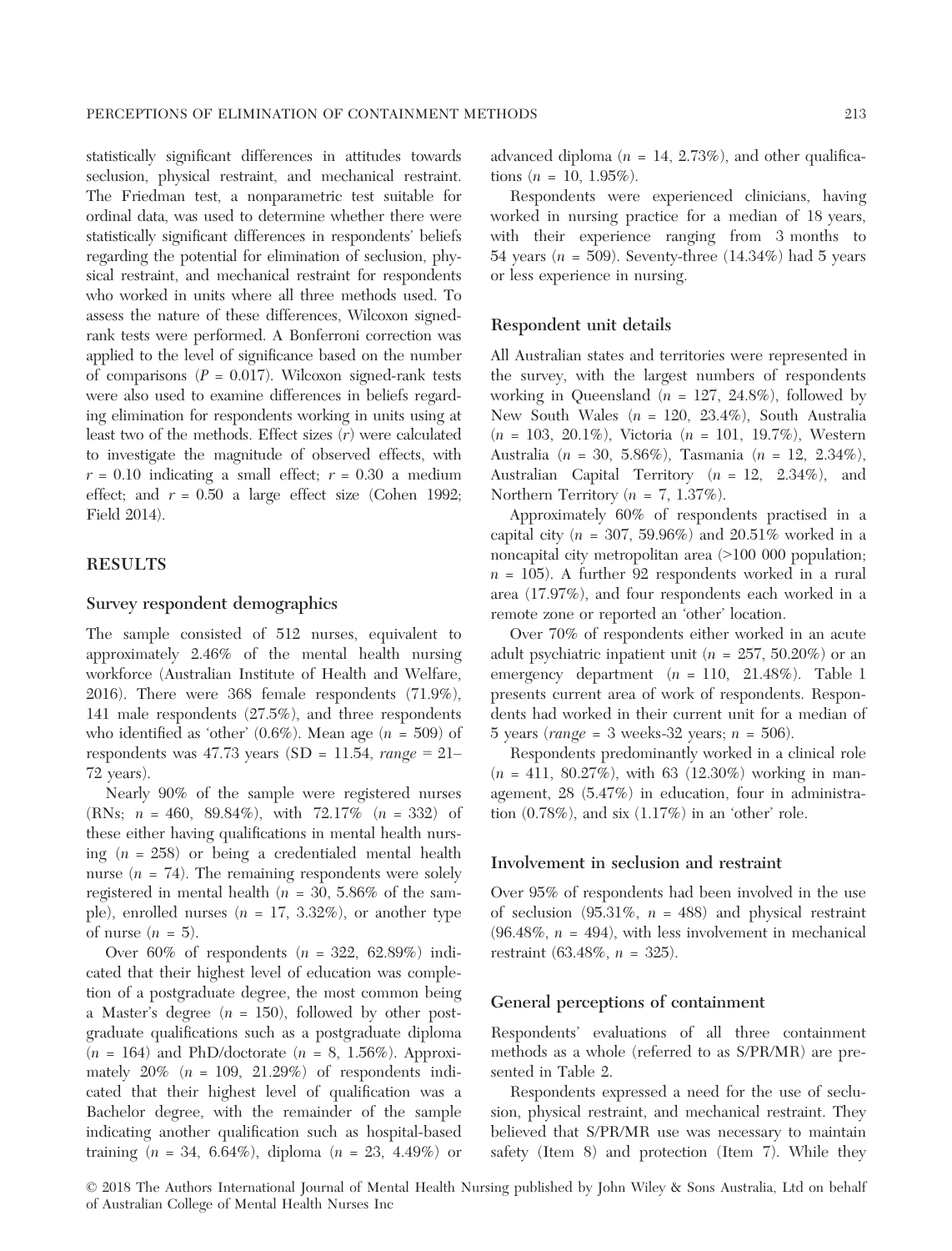strongly believed that S/PR/MR be used only after all alternative methods had been tried (Item 1) and that it was not difficult to find alternative methods (Item 4), a containment-free environment was not strongly endorsed. Respondents moderately agreed that 'it will always be necessary to use S/PR/MR' (Item 22) with 46.29% of respondents indicating that they 'agreed' or 'strongly agreed' with this statement; 31.05% neither agreeing nor disagreeing with the statement; and 22.66% indicating that they 'disagreed' or 'strongly disagreed' with the need for continual use of containment.

Respondents were aware of the harms associated with containment method use, including potential damage to the therapeutic relationship (Item 9) and violation of consumer autonomy (Item 6). At the same time, respondents reported similar levels of agreement with other items that tapped perceptions that containment methods 'may represent care and protection' (Item 11) or prevent 'the development of a dangerous situation' (Item 13).

Respondents did not find it difficult to decide when to enact S/PR/MR (Item 4). In terms of underlying reasons for seclusion or restraint use, respondents tended to somewhat agree that scarce resources lead to increased use of S/PR/MR (Item 18) and that more time and personal contact with consumers could help reduce the use of these methods (Item 20).

TABLE 1: Respondents' workplaces

| Work area                                      | $n(\%)$       |
|------------------------------------------------|---------------|
| Acute adult psychiatric inpatient unit         | 257 (50.20%)  |
| <b>Emergency Department</b>                    | 110 (21.48%)  |
| Child and adolescent psychiatric               | 31 $(6.05\%)$ |
| inpatient unit                                 |               |
| Forensic acute unit                            | $22(4.30\%)$  |
| Psychiatric intensive care unit                | 15(2.93%)     |
| Forensic rehabilitation unit                   | 15(2.93%)     |
| Older persons' psychiatric inpatient/          | 14(2.73%)     |
| assessment unit                                |               |
| High dependency psychiatric unit               | 11(2.15%)     |
| Rehabilitation psychiatric unit                | 9(1.76%)      |
| Intermediate care psychiatric unit             | 6(1.17%)      |
| Short-stay psychiatric emergency               | 5(0.98%)      |
| unit/Clinical decision unit                    |               |
| Emergency extended care psychiatric unit       | 3(0.59%)      |
| Mother and baby unit                           | 3(0.59%)      |
| Older persons' psychiatric rehabilitation unit | 3(0.59%)      |
| Rural short-stay acute psychiatric unit        | 2(0.39%)      |
| Secure extended care unit                      | 2(0.39%)      |
| Eating disorders unit                          | $1(0.20\%)$   |
| Other                                          | 3(0.59%)      |

#### Perceptions of specific containment methods

Table 3 presents the means and standard deviations for the items measuring specific perceptions of seclusion, physical restraint, and mechanical restraint and their perceived safety, effectiveness, and acceptability. There was a significant effect of type of containment method on attitudes, F(1.86, 951.04) = 153.30, P < 0.001. Post hoc tests revealed that seclusion was perceived more favourably than physical restraint or mechanical restraint (both  $P < 0.001$ ) and that physical restraint was perceived more favourably than mechanical restraint  $(P < 0.001)$ . It should be noted, however, that mean scores for all methods were towards the midrange of possible scores, indicating mixed perceptions of seclusion, physical restraint, and mechanical restraint.

## Seclusion and restraint in respondents' workplaces and potential for elimination

Most respondents indicated that physical restraint was used in their unit  $(n = 474, 92.58\%)$ , followed by seclusion  $(n = 422, 82.42\%)$ . Fewer  $(n = 195, 38.09\%)$ reported that mechanical restraint was used in their unit. Respondents differed in how many methods were used on their individual units, with 144 (28.13%) indicating that all three methods were used while 19 (3.71%) indicated that none of the methods were used on their unit. Table 4 presents the different combinations of use of the three methods. Examining the settings where the most respondents worked, over 90% of respondents from acute adult psychiatric inpatient units reported that their units used seclusion  $(n = 239)$ , 93.00%) and physical restraint ( $n = 238, 92.61\%$ ). Over 95% of respondents from EDs reported use of physical restraint (*n* = 105, 95.45%), with almost 60% (*n* = 64, 58.18%) reporting the use of seclusion. Over 75% of ED respondents ( $n = 84, 76.36\%$ ), but less than 30%  $(n = 75, 29.18\%)$  of acute adult psychiatric inpatient unit respondents reported use of mechanical restraint. Of 31 respondents from a child and adolescent psychiatric inpatient unit, physical restraint  $(n = 30)$  and seclusion  $(n = 29)$  were reported to be used in their units, but rarely mechanical restraint  $(n = 1)$ . Of 22 respondents who worked in forensic acute units, 21 indicated seclusion use, 20 the use of physical restraint, and 8 the use of mechanical restraint.

Respondents who indicated that a method was used in their workplace largely disagreed that the method could be eliminated, with the elimination of mechanical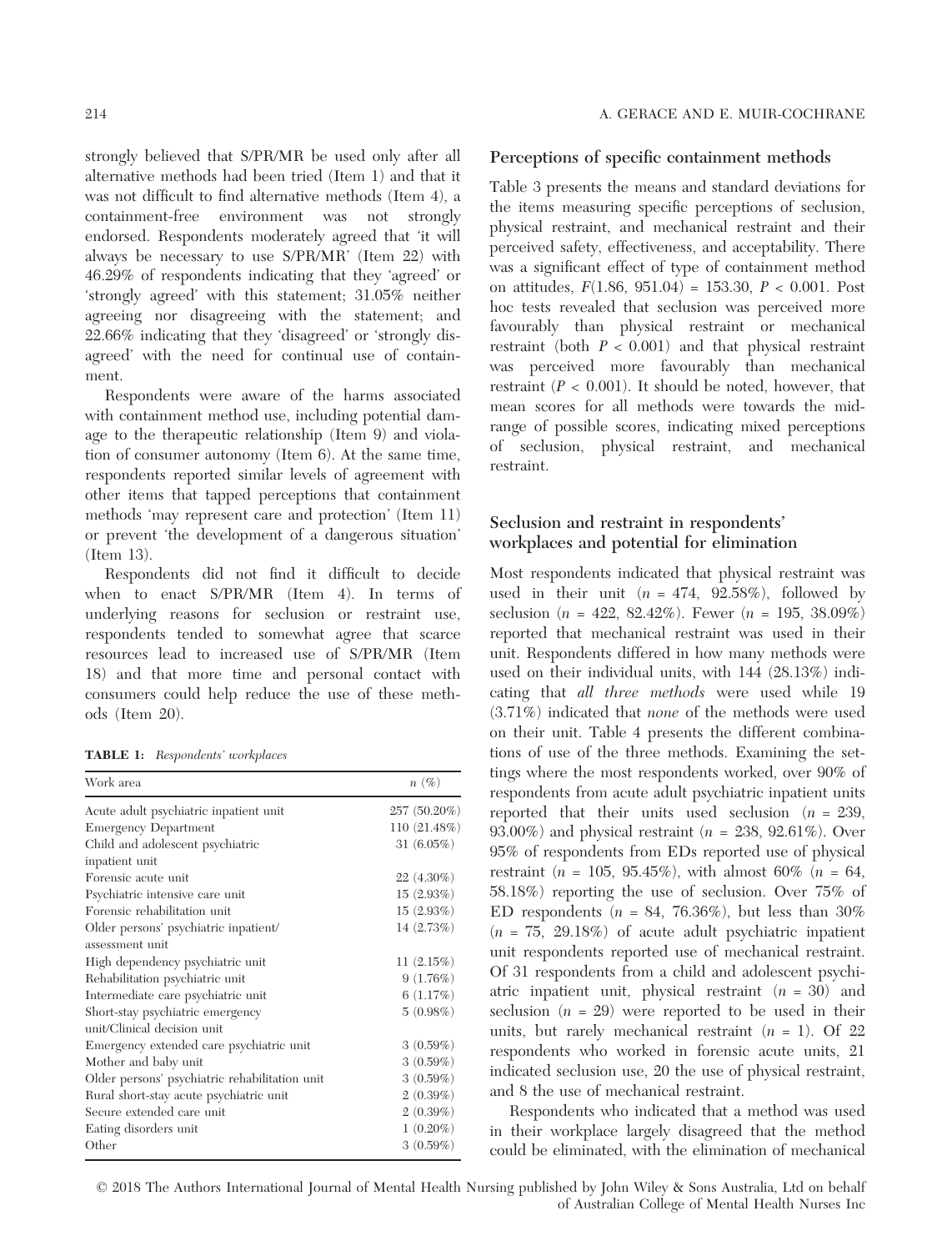| <b>TABLE 2:</b> General perceptions of containment methods |  |  |  |  |  |
|------------------------------------------------------------|--|--|--|--|--|
|------------------------------------------------------------|--|--|--|--|--|

|                                                                                                                   | Strongly                   |                             | Neither disagree           |                           | Strongly                   |                          |
|-------------------------------------------------------------------------------------------------------------------|----------------------------|-----------------------------|----------------------------|---------------------------|----------------------------|--------------------------|
| Item                                                                                                              | disagree<br>$n(\%)$        | Disagree<br>$n(\%)$         | nor agree<br>$n(\%)$       | Agree<br>$n(\%)$          | agree<br>$n(\%)$           | M(SD)                    |
| (1) All alternative methods should be tried                                                                       | $12(2.34\%)$               | 9(1.76%)                    | 13(2.54%)                  | 109 (21.29%)              | 369 (72.07%)               | 4.59(0.83)               |
| before using S/PR/MR                                                                                              |                            |                             |                            |                           |                            |                          |
| (2) Alternative methods cannot totally replace<br>the use of S/PR/MR                                              | 30(5.86%)                  | 51 $(9.96\%)$               | 60 (11.72%)                | $213(41.6\%)$             | 158 (30.86%)               | 3.81(1.15)               |
| (3) I feel uncertain about how S/PR/MR<br>affects the consumer                                                    | 102 (19.92%)               | 235 (45.90%)                | 83 (16.21%)                | 75(14.65%)                | 17(3.32%)                  | 2.36(1.06)               |
| $(4)$ It is difficult to decide when to seclude or<br>restrain                                                    | $81(15.82\%)$              | 246 (48.05%)                | 68 (13.28%)                | 96 (18.75%)               | $21(4.10\%)$               | 2.47(1.09)               |
| (5) It is difficult to find alternative methods<br>to S/PR/MR                                                     | 82 (16.02%)                | 181(35.35%)                 | 82 (16.02%)                | 130 (25.39%)              | 37 (7.23%)                 | 2.72(1.21)               |
| (6) S/PR/MR violates the autonomy of the<br>consumer                                                              | 22 (4.30%)                 | 67 $(13.09\%)$              | 110(21.48%)                | 193 (37.70%)              | 120 (23.44%)               | 3.62(1.10)               |
| (7) Use of S/PR/MR is necessary as                                                                                | 11(2.15%)                  | $22(4.30\%)$                | $72(14.06\%)$              | 199 (38.87)               | 208 (40.63%)               | 4.11(0.95)               |
| protection in dangerous situations<br>(8) For safety reasons S/PR/MR must<br>sometimes be used                    | $0(0\%)$                   | 25(4.88%)                   | 27(5.27%)                  | 228 (44.53%)              | 232 (45.31%)               | 4.30(0.78)               |
| (9) Use of S/PR/MR can harm the                                                                                   | $13(2.54\%)$               | 57(11.13%)                  | 59 (11.52%)                | 210 (41.02)               | 173 (33.79)                | 3.92(1.06)               |
| therapeutic relationship<br>$(10)$ Use of S/PR/MR is a declaration of<br>failure on the part of the treating team | 176 (34.38%)               | 180 (35.16%)                | 74 (14.45%)                | 52(10.16%)                | 30(5.86%)                  | 2.18(1.18)               |
| (11) S/PR/MR may represent care and                                                                               | 27(5.27%)                  | 54 (10.55%)                 | 86 (16.80%)                | 231 (45.12%)              | 114 (22.27%)               | 3.69(1.09)               |
| protection<br>(12) More S/PR/MR should be used in the                                                             | 135(26.37%)                | 181(35.35%)                 | 133 (25.98%)               | 33(6.45%)                 | 30(5.86%)                  | 2.30(1.10)               |
| management of disturbed consumers<br>(13) S/PR/MR may prevent the development                                     | 14 (2.73%)                 | 60(11.72%)                  | 70(13.67%)                 | $256(50.00\%)$            | 112 (21.88%)               | 3.77(1.01)               |
| of a dangerous situation<br>(14) S/PR/MR violates the consumer's                                                  | 28 (5.47%)                 | 93 $(18.16%)$               | 154 (30.08%)               | 166 (32.42%)              | 71(31.87%)                 | 3.31(1.09)               |
| integrity<br>(15) For severely ill consumers S/PR/MR may                                                          | $21(4.10\%)$               | 33 $(6.45%)$                | $65(12.70\%)$              | 258 (50.39%)              | 135(26.37%)                | 3.8(1.00)                |
| ensure safety<br>(16) Use of S/PR/MR is necessary towards                                                         | $20(3.91\%)$               | 58 (11.33%)                 | $118(23.05\%)$             | 181(35.35%)               | 135 (26.37%)               | 3.69(1.10)               |
| dangerous and aggressive consumers<br>(17) Too much S/PR/MR is used in consumer                                   | 58 (11.33%)                | 152 (29.69%)                | 140 (27.34%)               | 87 (16.99%)               | $75(14.65\%)$              | 2.93(1.23)               |
| care<br>(18) Scarce resources lead to more use of S/                                                              | 28(5.47%)                  | 79 (15.43%)                 | $67(13.09\%)$              | 179 (34.96%)              | 159(31.05%)                | 3.71(1.21)               |
| PR/MR<br>(19) Security guards are necessary in S/PR/                                                              | $77(15.04\%)$              | $128(25.00\%)$              | 93(18.16%)                 | 108(21.09%)               | $106(20.70\%)$             | 3.07(1.37)               |
| MR<br>(20) S/PR/MR could be reduced, given more                                                                   | 19 $(3.71\%)$              | 62 $(12.11\%)$              | 94 (18.36%)                | 163 (31.84%)              | 174 (33.98%)               | 3.80(1.14)               |
| time and personal contact with consumers                                                                          |                            |                             |                            |                           |                            |                          |
| (21) S/PR/MR should not be used at all<br>(22) It will always be necessary to use S/PR/                           | 200 (39.06%)<br>37 (7.23%) | 153 (29.88%)<br>79 (15.43%) | 94(18.36%)<br>159 (31.05%) | 36(7.03%)<br>147 (28.71%) | $29(5.66\%)$<br>90(17.58%) | 2.10(1.16)<br>3.34(1.15) |
| MR<br>$(23)$ Seclusion is a 'necessary evil'                                                                      | 51 $(9.96\%)$              | 74 (14.45%)                 | 139 (27.15%)               | 174 (33.98%)              | 74 (14.45%)                | 3.29(1.18)               |

Items 1–6 from/adapted from Korkeila et al. (2016); Items 7–18, 20 from/adapted from Husum et al. (2008).

restraint seen as more of a possibility  $(M = 2.43,$  $SD = 1.28$ ) than seclusion  $(M = 2.31, SD = 1.25)$  and physical restraint  $(M = 2.12, SD = 1.11)$ .

For respondents who reported that all three methods were used on their units, there was a statistically significant difference in beliefs regarding elimination

depending on containment method,  $\chi^2(144) = 37.70$ ,  $P < 0.001$ . Respondents were significantly *more likely* to agree that mechanical restraint  $(M = 2.51,$ SD = 1.31) could be eliminated compared to either seclusion  $(M = 2.08, SD = 1.24), T = 441, P < 0.001,$  $r = -0.26$ , or physical restraint ( $M = 2.01$ , SD = 1.18),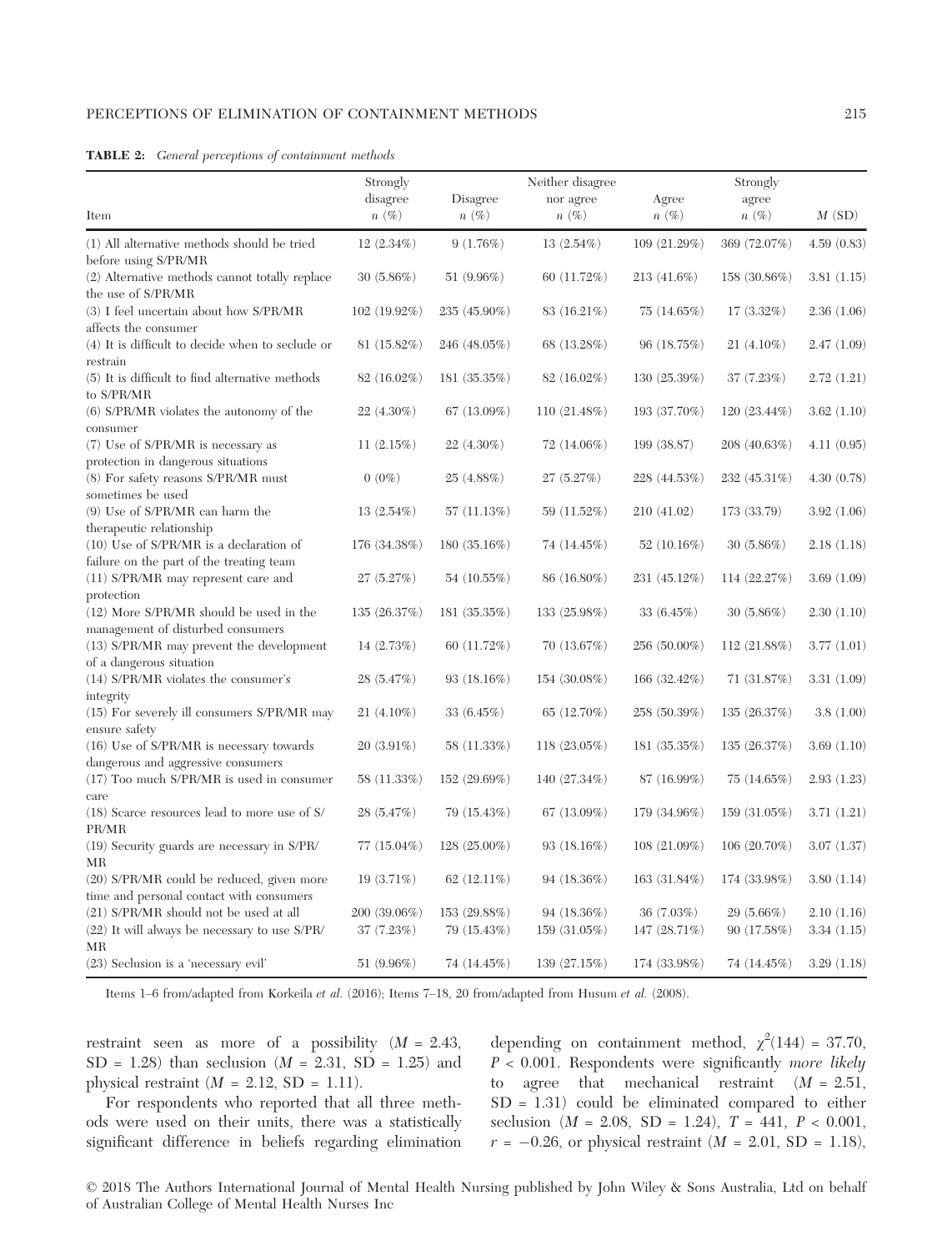TABLE 3: Perceptions of specific containment methods (Attitudes to Containment Methods Questionnaire; Bowers et al. 2004)

| Item                                                     | Seclusion<br>M(SD) | Physical<br>restraint<br>M(SD) | Mechanical<br>restraint<br>M(SD) |
|----------------------------------------------------------|--------------------|--------------------------------|----------------------------------|
| $(1) \ldots$ respects<br>consumers'                      | 2.73(1.19)         | 2.42(1.05)                     | 1.98(0.98)                       |
| dignity                                                  |                    |                                |                                  |
| $(2) \ldots$ is safe for the<br>staff who use it         | 2.98(1.56)         | 2.41(1.07)                     | 2.80(1.15)                       |
| $(3) \ldots$ is safe for the<br>consumer who is          | 3.03(1.62)         | 2.55(1.08)                     | 2.57(1.67)                       |
| subject to it<br>$(4)$ Overall, $\dots$ is<br>acceptable | 3.27(1.16)         | 3.13(1.12)                     | 2.53(1.18)                       |
| $(5)$ Overall,  is<br>effective                          | 3.35(1.08)         | 3.24(1.06)                     | 2.80(1.18)                       |
| $(6)$ I would be<br>prepared to use                      | 3.87(1.00)         | 3.68(1.01)                     | 2.85(1.27)                       |
| Total M (SD)                                             | 19.24(5.60)        | 17.42(5.08)                    | 15.55(5.89)                      |

There was adaptation of item wording for consistency with other parts of the survey.

 $T = 218.50, P < 0.001, r = -0.28$ . There was no statistically significant difference in beliefs regarding elimination of seclusion versus physical restraint.

There were statistically significant differences in beliefs regarding potential for elimination for those respondents who indicated seclusion and physical restraint (but not mechanical restraint) were used on their units,  $T = 592.50$ ,  $P < 0.001$ ,  $r = -0.20$ . In this case, respondents were more likely to believe that seclusion  $(M = 2.45, SD = 1.25)$  rather than physical restraint  $(M = 2.20, SD = 1.08)$  could be eliminated from their units, Finally, there were significant differences between beliefs in elimination for respondents working in units that used physical and mechanical restraint (but not seclusion),  $T = 13.50$ ,  $P < 0.01$ ,  $r = -0.27$ , with greater agreement that mechanical restraint  $(M = 2.20, SD = 1.15)$  rather than physical

TABLE 4: Types of containment methods used at specific workplace unit

| $Type(s)$ of containment used                       | $\boldsymbol{n}$ |
|-----------------------------------------------------|------------------|
| Seclusion and physical restraint                    | 260 (50.78%)     |
| Seclusion, physical restraint, mechanical restraint | 144 (28.13%)     |
| Physical and mechanical restraint                   | 49 (9.57%)       |
| Physical restraint only                             | $21(4.10\%)$     |
| Seclusion only                                      | 17 (3.32%)       |
| Seclusion and mechanical restraint                  | $1(0.20\%)$      |
| Mechanical restraint only                           | $1(0.20\%)$      |
| None                                                | 19 (3.71%)       |

restraint  $(M = 1.80, SD = 0.76)$  could be eliminated from respondent units.

Table 5 presents respondents' perceptions of containment methods at their specific unit or ED  $(n = 493,$  excluding those who indicated that no containment methods were used in their service). Respondents tended to disagree that S/PR/MR was used too often (Item 1) or that alternative methods were not sufficiently employed to minimize S/PR/MR use (Item 2). They also were more likely to disagree that there were conflicts between attempts to eliminate S/PR/MR and organizational policy (Item 5), or that practice on their units was at odds with guidelines related to S/PR/MR practice (Item 4).

Respondents indicated that there were differences in opinion between unit staff regarding the use of S/PR/MR (Item 3) and willingness to use containment methods (Item 6). However, they did not have strong misgivings about the use of S/PR/MR on their unit (Item 8) or feel pressure to use S/PR/MR (Item 7).

## Perceived consumer behaviours and unit factors influencing seclusion and restraint use

Respondents were asked to consider consumer behavioural factors (Table 6) and unit factors (Table 7) that they believed to increase or decrease the likelihood that containment measures will be used in their individual unit. The behaviours considered most likely to be involved in seclusion or restraint were actual physical aggression and violence, with 54.16% of respondents indicating that it is 'very likely S/PR/MR will be used'. Other behaviours that made it more likely for seclusion and restraint as intervention strategies were damage to property and consumers being intoxicated (alcohol or drugs). Respondents also believed previous seclusion or restraint could predict current S/PR/MR use.

In contrast to physical aggression, respondents thought it very unlikely that verbal aggression would result in seclusion or restraint use, with 45.44% of respondents believing it was 'very unlikely S/PR/MR will be used'. Respondents also believed that disorientation  $(M = 1.96, SD = 0.93)$  or consumers being new to the unit  $(M = 1.85, SD = 0.90)$  were unlikely to lead to S/PR/MR use.

For unit factors, respondents believed that it was more likely that S/PR/MR would occur in units with lack of adequate staffing (Items 3 and 14), lack of good staff role models (Item 9), poor management or supervision (Item 12), poor physical environment (Item 17), and when there were too many consumers on the unit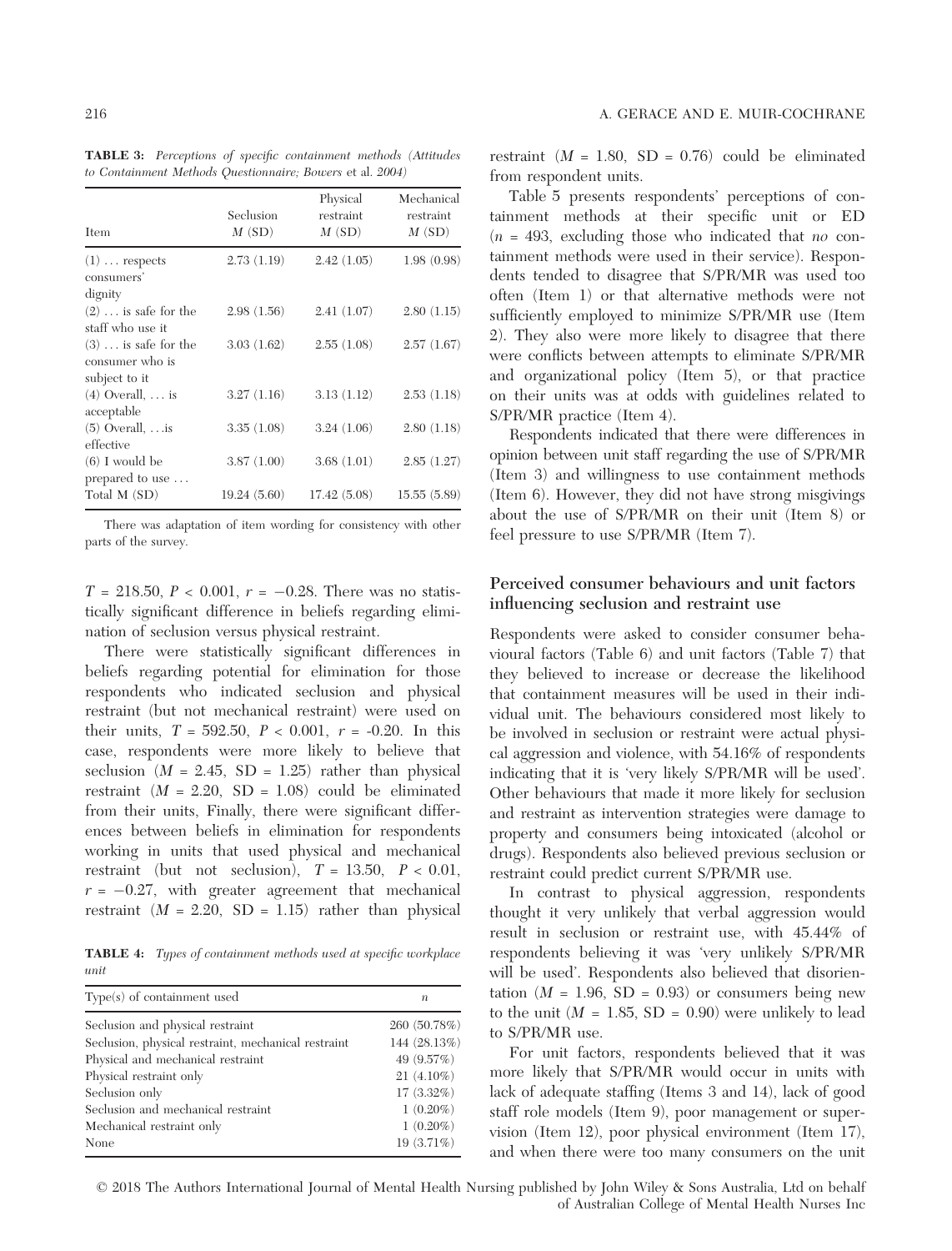#### PERCEPTIONS OF ELIMINATION OF CONTAINMENT METHODS 217

| Item                                                                      | Strongly<br>disagree<br>$n(\%)$ | Disagree<br>$n(\%)$ | Neither<br>disagree nor agree<br>$n(\%)$ | Agree<br>$n(\%)$ | Strongly<br>agree<br>$n(\%)$ | M(SD)      |
|---------------------------------------------------------------------------|---------------------------------|---------------------|------------------------------------------|------------------|------------------------------|------------|
| (1) S/PR/MR are used too often in my unit                                 | $114(23.12\%)$                  | 197 (39.96%)        | 67(13.59%)                               | 74 (15.01%)      | 41 $(8.32\%)$                | 2.45(1.23) |
| $(2)$ Alternatives to minimize the use of S/PR/                           | $92(18.66\%)$                   | 174 (35.29%)        | 54 (10.95%)                              | $109(22.11\%)$   | 64 (12.98%)                  | 2.75(1.34) |
| MR have not been used as much as possible<br>in my unit                   |                                 |                     |                                          |                  |                              |            |
| (3) There are different opinions about the                                | 26(5.27%)                       | $71(14.40\%)$       | 67 (13.59%)                              | 236 (47.87%)     | $93(18.86\%)$                | 3.61(1.11) |
| need to use S/PR/MR in my unit                                            |                                 |                     |                                          |                  |                              |            |
| (4) The guidelines related to S/PR/MR                                     | 127 (25.76%)                    | 209 (42.39%)        | 68 (13.79%)                              | 65(13.18%)       | 24 (4.87%)                   | 2.29(1.13) |
| practices are not followed in my unit                                     |                                 |                     |                                          |                  |                              |            |
| (5) Organisational policy conflicts with                                  | $70(14.20\%)$                   | 186 (37.73%)        | 127 (25.76%)                             | 86 (17.44%)      | 24 (4.87%)                   | 2.61(1.08) |
| attempts to eliminate S/PR/MR in my unit                                  |                                 |                     |                                          |                  |                              |            |
| (6) Some nurses in my unit are more willing<br>to use S/PR/MR than others | 24 (4.87%)                      | 60 $(12.17%)$       | 64 (12.98%)                              | 227 (46.04%)     | 118 (23.94%)                 | 3.72(1.10) |
| $(7)$ I feel pressure to use S/PR/MR in my                                | 150(30.43%)                     | 202 (40.97%)        | 64 (12.98%)                              | 60 $(12.17%)$    | $17(3.45\%)$                 | 2.17(1.10) |
| unit                                                                      |                                 |                     |                                          |                  |                              |            |
| (8) I have misgivings regarding S/PR/MR use                               | $92(18.66\%)$                   | 185 (37.53%)        | 93(18.86%)                               | 88 (17.85%)      | $35(7.10\%)$                 | 2.57(1.18) |
| in my unit                                                                |                                 |                     |                                          |                  |                              |            |
| $(9)$ I don't question the use of S/PR/MR in                              | 118 (23.94%)                    | 247 (50.10%)        | $72(14.60\%)$                            | $37(7.51\%)$     | $19(3.85\%)$                 | 2.17(1.00) |
| my unit                                                                   |                                 |                     |                                          |                  |                              |            |
| (10) S/PR/MR can't be reduced without<br>compromising safety in my unit   | 66 (13.39%)                     | 159 (32.25%)        | 99(20.08%)                               | 94(19.07%)       | $75(15.21\%)$                | 2.90(1.29) |
| (11) S/PR/MR can be reduced in my unit                                    | $35(7.10\%)$                    | $104(21.10\%)$      | 124(25.15%)                              | 147 (29.82%)     | 83 (16.84%)                  | 3.28(1.18) |
|                                                                           |                                 |                     |                                          |                  |                              |            |

|  | TABLE 5: Perceptions of use of containment methods at specific workplace unit |  |  |  |  |  |  |  |  |
|--|-------------------------------------------------------------------------------|--|--|--|--|--|--|--|--|
|--|-------------------------------------------------------------------------------|--|--|--|--|--|--|--|--|

Items 1–4, 6 from/adapted from Korkeila et al. (2016).

(Item 11). At an individual level, feeling inadequately skilled for working with acutely ill consumers was seen to make it more likely containment would be used (Item 10).

Factors that were seen to make it unlikely that S/ PR/MR would be used were those that stressed nurse– consumer rapport (Item 26), knowing consumers' histories well (Item 37), staff communicating and working well together (Items 27–29), empathy for consumers (Items 30–31), and using trauma-informed care principles (Item 35).

## Confidence in managing consumer aggression and potentially dangerous situations

Table 8 presents respondents' perceptions of safety and confidence in managing aggression on their units. Respondents indicated that there was potential for threatening situations to occur on their unit (Item 7). Despite this, respondents were confident in their abilities to handle consumer aggression or hostility (Item 1). When specifically asked about the use of containment methods, nearly  $85\%$  ( $n = 435$ ,  $84.96\%$ ) 'agreed' or 'strongly agreed' with the statement 'I am able to contribute to the seclusion or restraint of an aggressive

consumer' (Item 4). Overall, respondents indicated that they felt moderately safe in their workplaces, although 21.88% of respondents 'strongly disagreed' or 'disagreed' that they felt safe. Respondents were also somewhat more confident in their own abilities to maintain safety (Item 5) than those of their colleagues (Item 6).

## DISCUSSION

This is the largest study of its size to date in Australia on nurses' perceptions and experiences of seclusion and restraint. Overall, respondents believed that complete elimination of seclusion, physical restraint, and mechanical restraint were not possible. However, respondents identified a number of factors that were likely to help or hinder efforts to reduce, and, where possible, eliminate seclusion and restraint use.

Findings demonstrate that most nurses had been involved in seclusion, physical restraint, and, to a lesser degree, mechanical restraint, confirming existing clinical practice with mental health consumers. The necessity of restraint was supported in the context of dangerous situations, albeit as a last resort to protect consumers and staff (Kinner et al. 2017). Of interest is the spread of opinion and ambivalence regarding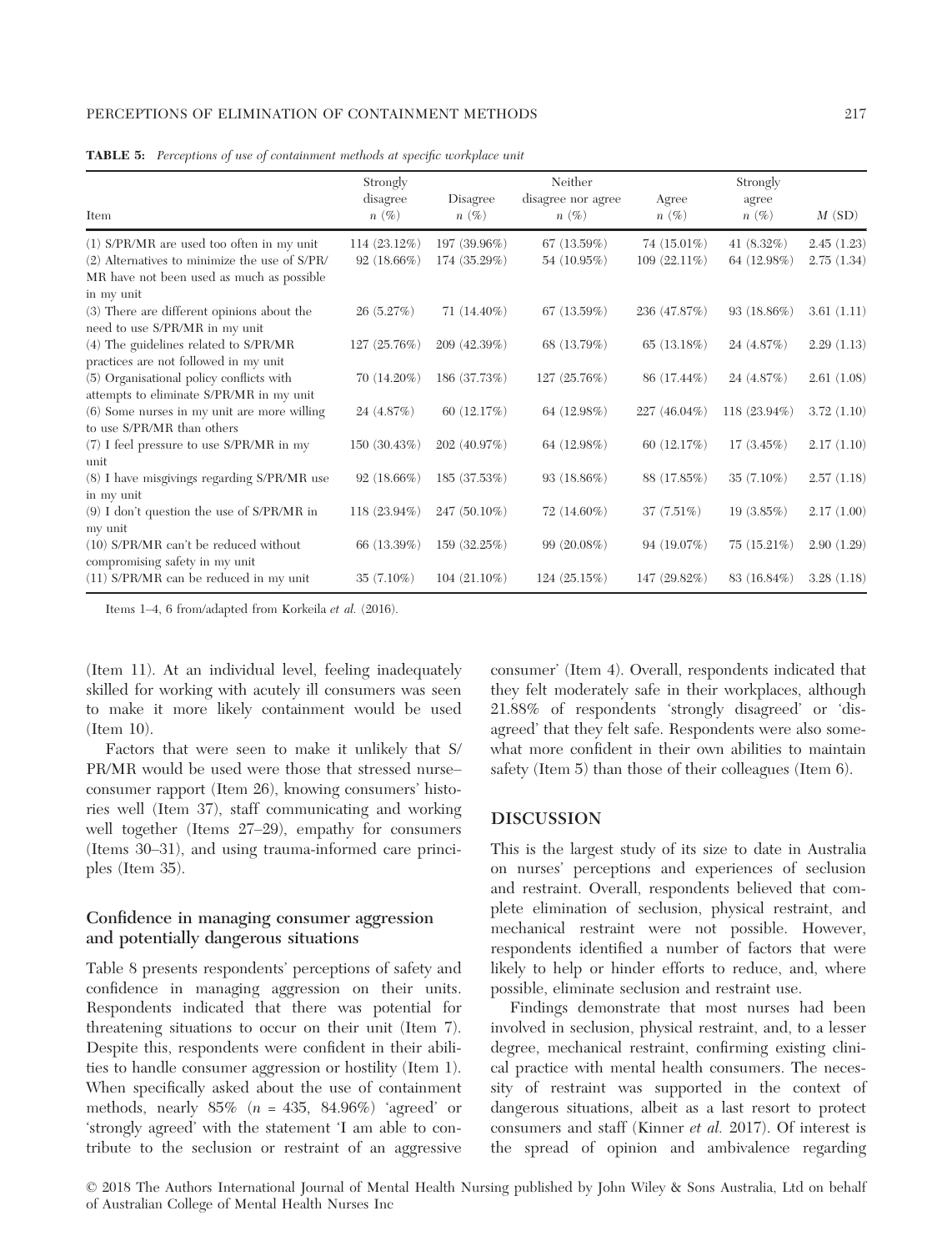| Item                                                                                   | Very unlikely<br>S/PR/MR<br>will be used<br>$n(\%)$ | Unlikely<br>S/PR/MR<br>will be used<br>$n(\%)$ | Neither<br>unlikely<br>nor likely<br>$n(\%)$ | Likely<br>S/PR/MR<br>will be used<br>$n(\%)$ | Very likely<br>S/PR/MR<br>will be used<br>$n(\%)$ | M(SD)      |
|----------------------------------------------------------------------------------------|-----------------------------------------------------|------------------------------------------------|----------------------------------------------|----------------------------------------------|---------------------------------------------------|------------|
| (1) Verbal aggression                                                                  | 224 (45.44%)                                        | 162 (32.86%)                                   | 62(12.58%)                                   | $35(7.10\%)$                                 | 10(2.03%)                                         | 1.87(1.02) |
| (2) Threats of physical aggression                                                     | 53 (10.75%)                                         | 140 $(28.40\%)$                                | 112 (22.72%)                                 | 158 (32.05%)                                 | $30(6.09\%)$                                      | 2.94(1.13) |
| (3) Actual physical aggression/violence                                                | $0(0\%)$                                            | $13(2.64\%)$                                   | 23 (4.67%)                                   | 190 (38.54%)                                 | 267 (54.16%)                                      | 4.44(0.71) |
| (4) Absconding (attempts or actual)                                                    | 131 (26.57%)                                        | 134 (27.18%)                                   | $93(18.86\%)$                                | $108(21.91\%)$                               | $27(5.48\%)$                                      | 2.53(1.25) |
| (5) Intrusive behaviour                                                                | 145 $(29.41\%)$                                     | 189 (38.34%)                                   | $90(18.26\%)$                                | 65(13.18%)                                   | $4(0.81\%)$                                       | 2.18(1.02) |
| (6) Attempted suicide and/or self-harm                                                 | 122 (24.75%)                                        | 129(26.17%)                                    | 94 (19.07%)                                  | 100(20.28%)                                  | 48 (9.74%)                                        | 2.64(1.31) |
| (7) Damage to property                                                                 | 48 (9.74%)                                          | $90(18.26\%)$                                  | 115(23.33%)                                  | 173 (35.09%)                                 | 67(13.59%)                                        | 3.25(1.19) |
| (8) Disruptive behaviour                                                               | 95 (19.27%)                                         | 170 (34.48%)                                   | $104(21.10\%)$                               | 108 (21.91%)                                 | 16(3.25%)                                         | 2.55(1.13) |
| $(9)$ Impulsive behaviour                                                              | 89 (18.05%)                                         | 163 (33.06%)                                   | 153 (31.03%)                                 | 78 (15.82%)                                  | $10(2.03\%)$                                      | 2.51(1.03) |
| $(10)$ Agitation                                                                       | $92(18.66\%)$                                       | 185 (37.73%)                                   | 117 (23.73%)                                 | 83 (16.84%)                                  | 16(3.25%)                                         | 2.48(1.08) |
| $(11)$ Disorientation                                                                  | 176 (35.70%)                                        | 199 (40.37%)                                   | 82 (16.63%)                                  | $32(6.49\%)$                                 | $4(0.81\%)$                                       | 1.96(0.93) |
| (12) Consumer is intoxicated (alcohol and/<br>or drugs)                                | 98 (19.88%)                                         | 116(23.53%)                                    | 143 (29.01%)                                 | 86 (17.44%)                                  | $50(10.14\%)$                                     | 2.74(1.24) |
| (13) Consumer is withdrawing from<br>alcohol or methamphetamines                       | 116(23.53%)                                         | 137 (27.79%)                                   | $120(24.34\%)$                               | $81(16.43\%)$                                | 39 (7.91%)                                        | 2.57(1.23) |
| $(14)$ Consumer is new to the unit                                                     | 220 (44.62%)                                        | 149 (30.22%)                                   | 102(20.69%)                                  | 44 (4.46%)                                   | $0(0\%)$                                          | 1.85(0.90) |
| $(15)$ Consumer is under an involuntary<br>admission order                             | 165 (33.47%)                                        | 132 (26.77%)                                   | 117 (23.73%)                                 | 64 (12.98%)                                  | $15(3.04\%)$                                      | 2.25(1.14) |
| (16) Consumer has previously been<br>secluded or physically/mechanically<br>restrained | 99 (20.08%)                                         | $118(23.94\%)$                                 | 156 (31.64%)                                 | 97 (19.68%)                                  | 23 (4.67%)                                        | 2.65(1.14) |
| (17) Staff cannot communicate effectively<br>with the consumer                         | 127 (25.76%)                                        | 135 (27.38%)                                   | 124(25.15%)                                  | 79 (16.02%)                                  | 29 (5.68%)                                        | 2.48(1.20) |

TABLE 6: Consumer behavioural factors influencing the use of containment methods

whether the use of containment methods will always be necessary, with 31.05% of respondents unsure about the need for continued containment methods use, 22.66% disagreeing with their continued use, and 46.29% agreeing that they will always be necessary. This spread in perceptions may be associated with the availability of appropriate less restrictive alternatives and deserves further examination as to reasons (Muir-Cochrane et al. 2015). Respondents accepted that seclusion and restraint use were deleterious to their relationships with consumers, as other research has supported (Mohr *et al.* 2003). They also felt that containment use was a function of a lack of resources and could be reduced with more consumer contact. These findings add to the body of research identifying that nurses struggle with the dichotomy between care and control, but see safety as the primary motivation for use of restrictive methods (Riahi et al. 2016). It is important to note, however, that the systematic review by Goulet et al. (2017) found that 'aggression and injury rates do not increase following implementation of an SR reduction program' (p. 145).

Findings here reveal that nurses do not have difficulty in making decisions about the use of containment

methods. Furthermore, nurses in this study do not perceive the use of containment as a failure on the part of the treating team, which is an important finding given critiques from some stakeholders who see restraint in such a light (Melbourne Social Equity Institute 2014). However, feeling not sufficiently skilled in caring for acutely ill consumers was seen to increase the likelihood of the use of containment measures, and so it is important to consider whether lack of difficulty in deciding to use containment is driven by a decision regarding this being the most appropriate intervention, or whether further training is needed in managing conflict and utilizing alternatives.

Most nurses indicated that physical restraint and seclusion were used in their units, with mechanical restraint less commonly adopted. Nurses perceived seclusion and physical restraint to be more effective, dignified for consumers, and acceptable than mechanical restraint, although seclusion was seen to be the most favourable form of containment. This may be due to the possibility of staff and consumer injuries during physical restraint and the ageing workforce of mental health nurses. It may also relate to perceptions regarding the most suitable of three methods, all for which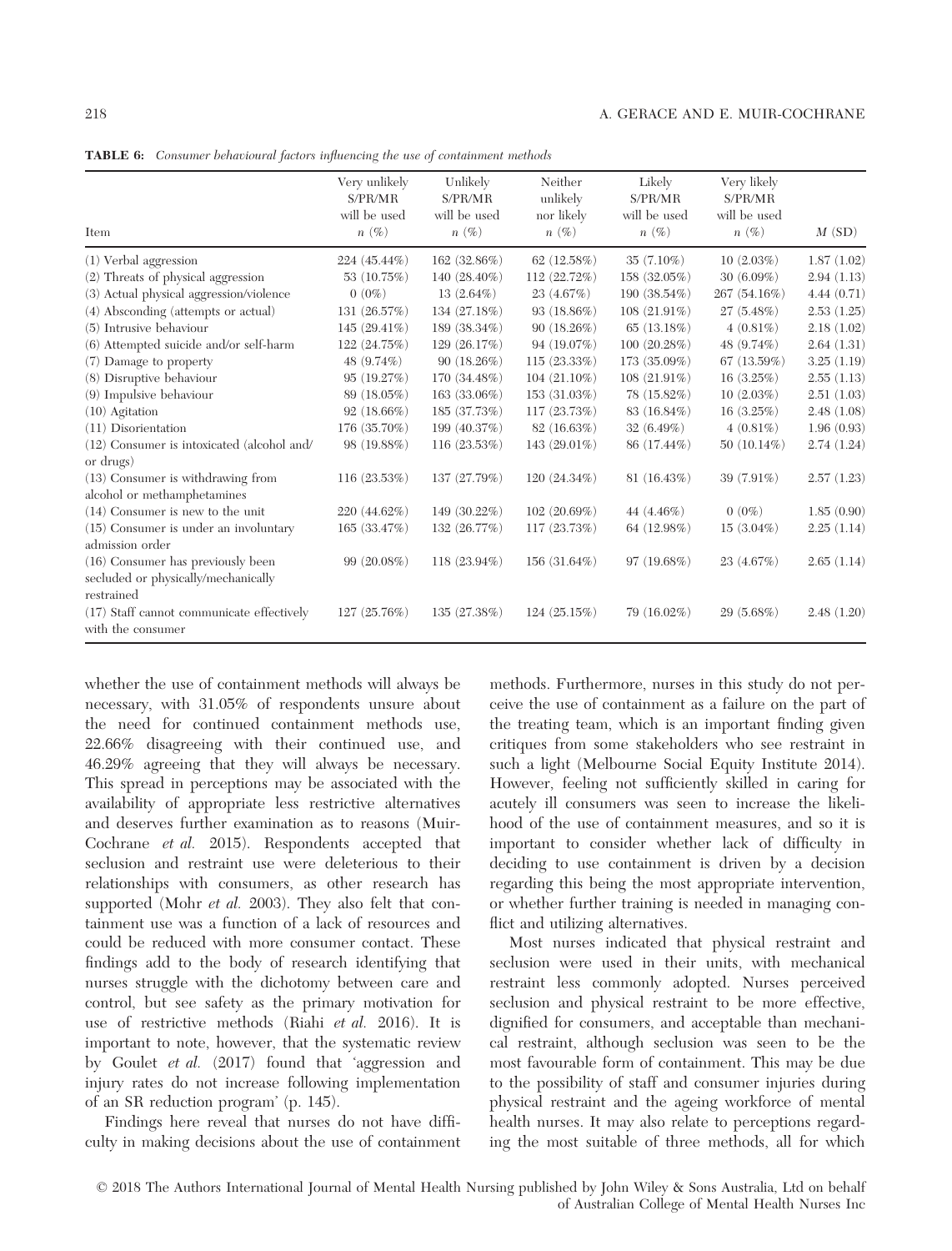#### PERCEPTIONS OF ELIMINATION OF CONTAINMENT METHODS 219

|                                                                             | Very unlikely   | Unlikely        |                  | Likely          | Very likely   |            |
|-----------------------------------------------------------------------------|-----------------|-----------------|------------------|-----------------|---------------|------------|
|                                                                             | S/PR/MR         | S/PR/MR         | Neither unlikely | S/PR/MR will    | S/PR/MR       |            |
|                                                                             | will be used    | will be used    | nor likely       | be used         | will be used  |            |
| Item                                                                        | $n(\%)$         | $n(\%)$         | $n(\%)$          | $n(\%)$         | $n(\%)$       | M(SD)      |
| (1) Lack of support from management                                         | 76 (1615.42%)   | 92 (18.66%)     | 162(32.86%)      | $118(23.94\%)$  | 45(9.13%)     | 2.93(1.19) |
| (2) Conflict with other professionals                                       | 89 (18.05%)     | $118(23.94\%)$  | 173 (35.09%)     | 89 (18.05%)     | 24 (4.87%)    | 2.68(1.11) |
| (3) Lack of adequate staffing                                               | 47 (9.53%)      | 64 (12.98%)     | 100(20.28%)      | 208 (42.19%)    | $74(15.01\%)$ | 3.40(1.17) |
| (4) Lack of trust/confidence in colleagues                                  | 68 (13.79%)     | 101 $(20.49%)$  | 157(31.85%)      | 125(25.35%)     | $42(8.52\%)$  | 2.94(1.16) |
| (5) Feeling inadequately skilled for dealing                                | 80(16.23%)      | $107(21.70\%)$  | 128 (25.96%)     | 130 $(26.37%)$  | 48 (9.74%)    | 2.92(1.23) |
| with emotional needs of consumers                                           |                 |                 |                  |                 |               |            |
| (6) Conflicting roles with other                                            | 93 $(18.86%)$   | 117 (23.73%)    | 174 (35.29%)     | 86 (17.44%)     | 23 (4.67%)    | 2.65(1.11) |
| professionals                                                               |                 |                 |                  |                 |               |            |
| (7) Uncertainty about own capabilities                                      | 95(19.27%)      | 132 (26.77%)    | 147 (29.82%)     | 93(18.86%)      | 26 (5.27%)    | 2.64(1.15) |
| (8) Not enough time to complete all tasks                                   | 112 (22.72%)    | 115(23.33%)     | 138 (27.99%)     | 93 $(18.86\%)$  | 35 (7.10%)    | 2.64(1.22) |
| satisfactory                                                                |                 |                 |                  |                 |               |            |
| (9) Lack of good staff role models                                          | 68 (13.79%)     | $72(14.60\%)$   | 125(25.35%)      | 160 $(32.45%)$  | 68 (13.79%)   | 3.18(1.24) |
| (10) Feeling inadequately skilled for<br>working with acutely ill consumers | 75(15.21%)      | 87 (17.65%)     | 116 $(23.53%)$   | 162(32.86%)     | 53 (10.75%)   | 3.06(1.24) |
| (11) Too many consumers on the unit                                         | 80(16.23%)      | 84 (17.04%)     | 128 (25.96%)     | 138 (27.99%)    | 63 (12.78%)   | 3.04(1.27) |
| (12) Poor management or supervision                                         | 62(12.58%)      | 78 (15.82%)     | 136 (27.59%)     | 160 $(32.45%)$  | 57 (11.56%)   | 3.15(1.20) |
| (13) Lack of clinical supervision                                           | 76 (15.42%)     | 91 $(18.46\%)$  | 148 (30.02%)     | 127 (25.76%)    | 51 $(10.34%)$ | 2.97(1.21) |
| (14) Lack of adequate staff in a potentially                                | 38 (7.71%)      | 41 $(8.32\%)$   | 86 (17.44%)      | 197 (39.96%)    | 131 (26.57%)  | 3.69(1.17) |
| dangerous environment                                                       |                 |                 |                  |                 |               |            |
| (15) Working long hours/shifts                                              | $92(18.66\%)$   | 93(18.86%)      | 179 (36.31%)     | 86 (17.44%)     | 43 (8.72%)    | 2.79(1.19) |
| (16) Presence of security guards in the unit                                | 112 (22.72%)    | 127(25.76%)     | 155 $(31.44\%)$  | $70(14.20\%)$   | 29 (5.88%)    | 2.55(1.16) |
| (17) Poor physical environment                                              | $71(14.40\%)$   | 66 (13.39%)     | $128(25.96\%)$   | 169 (34.28%)    | 59 (11.97%)   | 3.16(1.23) |
| $(18)$ Noise in the unit                                                    | 85 (17.24%)     | 95(19.27%)      | 138 (27.99%)     | 148 $(30.02\%)$ | 27(5.48%)     | 2.87(1.18) |
| (19) Lack of guards in the unit                                             | $109(22.11\%)$  | 131 (26.57%)    | 162(32.86%)      | 69 (14.00%)     | $22(4.46\%)$  | 2.52(1.11) |
| $(20)$ Overcrowding in the unit                                             | 93 $(18.86%)$   | 82(16.63%)      | 128 (25.96%)     | 150(30.43%)     | 40 $(8.11\%)$ | 2.92(1.24) |
| (21) Lack of privacy in the unit                                            | 95(19.27%)      | $108(21.91\%)$  | 168 (34.08%)     | 94(19.07%)      | $28(5.68\%)$  | 2.70(1.15) |
| (22) Staff fear of consumers                                                | 55 $(11.16%)$   | 63 (12.78%)     | 96 (19.47%)      | 189 (38.34%)    | 90(18.26%)    | 3.40(1.24) |
| (23) Too many rules on the unit                                             | 89 (18.05%)     | $108(21.91\%)$  | 172 (34.89%)     | 94 (19.07%)     | 30(6.09%)     | 2.73(1.14) |
| (24) Formal training in S/PR/MR use                                         | 96 (19.47%)     | 172 (34.89%)    | 165 (33.47%)     | 41 $(8.32\%)$   | 19 $(3.85%)$  | 2.42(1.02) |
| (25) Positive ward/unit culture                                             | 155 $(31.44\%)$ | 205 (41.58%)    | $106(21.50\%)$   | 21(4.26%)       | 6(1.22%)      | 2.02(0.90) |
| (26) Being able to build rapport with the                                   | 213 (43.20%)    | 207 (41.99%)    | 57(11.56%)       | 16(3.25%)       | $0(0\%)$      | 1.75(0.78) |
| consumer                                                                    |                 |                 |                  |                 |               |            |
| (27) Good communication and flow of<br>information at work                  | 187 (37.93%)    | 185(37.53%)     | 100(20.28%)      | 21(4.26%)       | $0(0\%)$      | 1.91(0.86) |
| (28) Multidisciplinary team works well                                      | 172 (34.89%)    | 207 (41.99%)    | 95(19.27%)       | 19(3.85%)       | $0(0\%)$      | 1.92(0.83) |
| together                                                                    |                 |                 |                  |                 |               |            |
| (29) Good communication between staff                                       | 173 (35.09%)    | 204 (41.38%)    | 98 (19.88%)      | $18(3.65\%)$    | $0(0\%)$      | 1.92(0.85) |
| (30) Taking the consumer's perspective                                      | 183 (37.12%)    | 181 (36.71%)    | $113(22.92\%)$   | 16(3.25%)       | $0(0\%)$      | 1.92(0.85) |
| and experiencing empathy                                                    |                 |                 |                  |                 |               |            |
| (31) Compassion toward the consumer                                         | 187 (37.93%)    | 172(34.89%)     | 120(24.34%)      | $14(2.84\%)$    | $0(0\%)$      | 1.92(0.86) |
| (32) Emotional support from colleagues                                      | 155 $(31.44\%)$ | 179 (36.31%)    | 138 (27.99%)     | 21(4.26%)       | $0(0\%)$      | 2.05(0.87) |
| (33) Keeping professional/clinical skills up                                | 159 (32.25%)    | 188 (38.13%)    | 124(25.15%)      | $22(4.46\%)$    | $0(0\%)$      | 2.02(0.87) |
| to date                                                                     |                 |                 |                  |                 |               |            |
| (34) Clear organisational structure and                                     | 143 $(29.01\%)$ | 178 $(36.11\%)$ | 148 $(30.02\%)$  | $20(4.06\%)$    | $4(0.81\%)$   | 2.12(0.90) |
| policies                                                                    |                 |                 |                  |                 |               |            |
| (35) Using a trauma-informed approach to                                    | 173 (35.09%)    | 182 (36.92%)    | $119(24.14\%)$   | 19(3.85%)       | $0(0\%)$      | 1.97(0.86) |
| the consumer                                                                |                 |                 |                  |                 |               |            |
| (36) Taking a recovery-oriented approach                                    | 168 (34.08%)    | 164(33.27%)     | 140 $(28.40\%)$  | $15(3.04\%)$    | 6(1.22%)      | 2.04(0.93) |
| to the consumer                                                             |                 |                 |                  |                 |               |            |
| (37) Staff who know consumers and their<br>personal histories well          | 186 (37.73%)    | 200(40.57%)     | 83 (16.84%)      | 24 (4.87%)      | $0(0\%)$      | 1.89(0.85) |
| (38) Having/using an individualized                                         | 151 $(30.63%)$  | 185 (37.53%)    | 139 (28.19%)     | $18(3.65\%)$    | $0(0\%)$      | 2.05(0.86) |
| consumer care plan                                                          |                 |                 |                  |                 |               |            |

TABLE 7: Unit factors influencing the use of containment methods

Items 1–3, 5–8, 10–12, 15, 17, 27–28, 32–34 from/adapted from Cushway et al. Tyler (1996); Item 37 adapted from Schalast et al. (2008).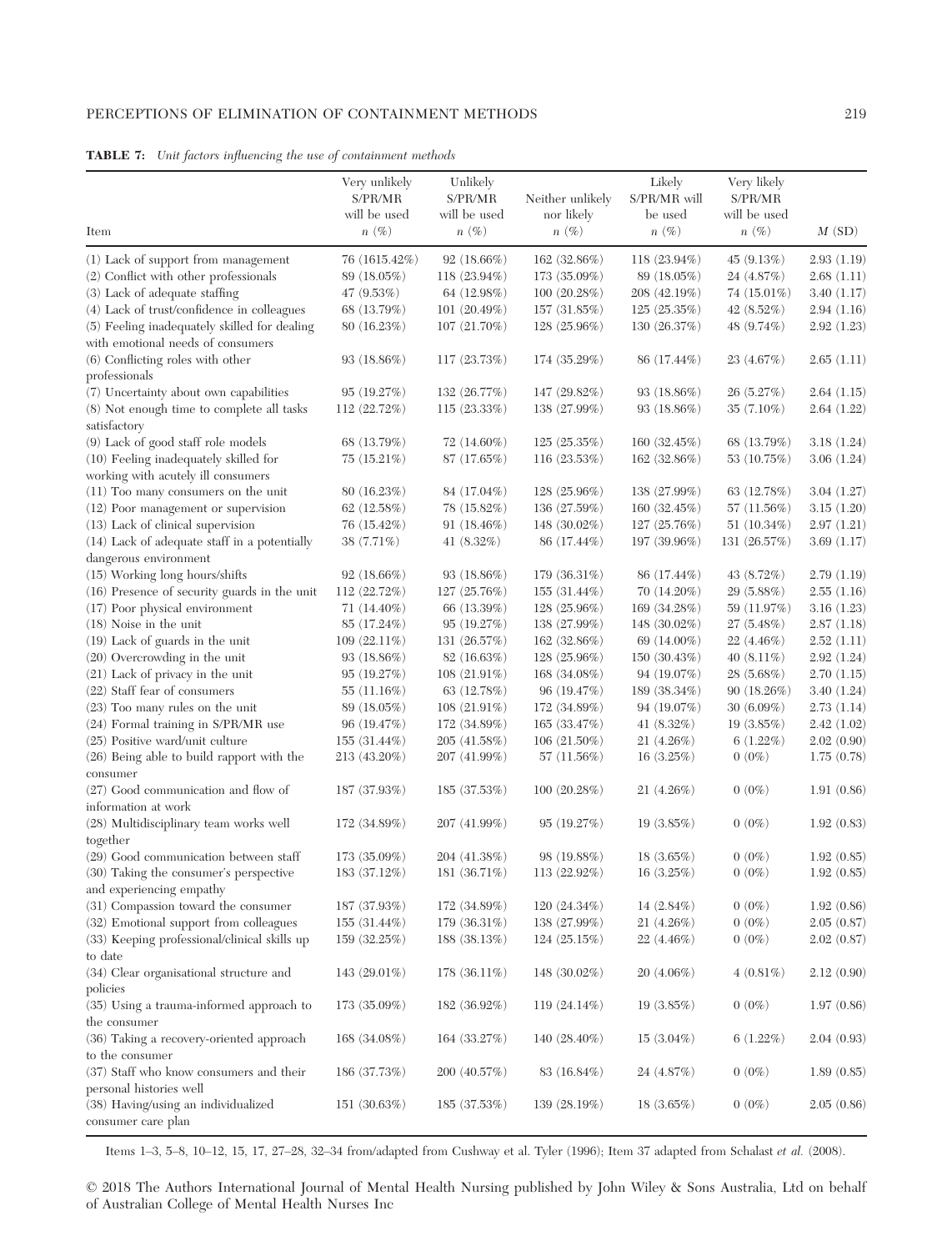|                                                                                        | Strongly<br>disagree | Disagree       | Neither disagree<br>nor agree | Agree        | Strongly<br>agree |            |
|----------------------------------------------------------------------------------------|----------------------|----------------|-------------------------------|--------------|-------------------|------------|
| Item                                                                                   | $n(\%)$              | $n(\%)$        | $n(\%)$                       | $n(\%)$      | $n(\%)$           | M(SD)      |
| $(1)$ I am confident in my ability to work<br>with hostile or aggressive consumers     | $0(0\%)$             | $34(6.64\%)$   | 40 $(7.81\%)$                 | 279 (54.49%) | 159 (31.05%)      | 4.10(0.80) |
| $(2)$ I feel safe around aggressive<br>consumers                                       | 35 $(6.84\%)$        | $125(24.41\%)$ | 133 (25.98%)                  | 168(32.81%)  | 51 $(9.96\%)$     | 3.15(1.11) |
| (3) I am able de-escalate an aggressive<br>consumer                                    | $0(0\%)$             | 13(2.54%)      | 91(17.77%)                    | 298 (58.20%) | 110(21.48%)       | 3.99(0.70) |
| $(4)$ I am able to contribute to the<br>seclusion or restraint of an aggressive        | $0(0\%)$             | 28(5.47%)      | 49 $(9.57%)$                  | 302 (58.98%) | 133 (25.98%)      | 4.05(0.76) |
| consumer                                                                               |                      |                |                               |              |                   |            |
| $(5)$ I am able to maintain my own safety<br>in the presence of an aggressive consumer | $0(0\%)$             | 27(5.27%)      | 74 (14.45%)                   | 300 (58.59%) | 111(21.68%)       | 3.97(0.76) |
| (6) I am confident in my colleagues'<br>ability to maintain safety and manage an       | $20(3.91\%)$         | 116 (22.66%)   | 147 (28.71%)                  | 176 (34.38%) | 53 $(10.35%)$     | 3.24(1.04) |
| aggressive consumer                                                                    |                      |                |                               |              |                   |            |
| (7) Really threatening situations can occur                                            | $0(0\%)$             | $13(2.54\%)$   | 15(2.93%)                     | 157 (30.66%) | 327 (63.87%)      | 4.56(0.68) |
| in my unit<br>$(8)$ I feel safe in my unit                                             | 30(5.86%)            | $82(16.02\%)$  | 139(27.15%)                   | 200(39.06%)  | 61 $(11.91\%)$    | 3.35(1.07) |

TABLE 8: Respondent confidence in managing consumer aggression and maintaining safety

Items 1–6, 8 from/adapted from Martin and Daffern (2006); Item 7 adapted from Schalast et al. (2008).

there was moderate but not strong acceptance. While previous research suggests that mechanical restraint is amongst containment methods with the least approval by psychiatric inpatients and staff, different types of observation (e.g. intermittent observation), transfer/ placement in another area (e.g. PICU transfer, timeout), or PRN medication are considered more favourable than seclusion or physical restraint (Whittington et al. 2009). Nurses did not believe that seclusion, physical restraint, or mechanical restraint could be eliminated, but had more support for the elimination of mechanical restraint. This is, perhaps, not surprising as mechanical restraint was used least in respondents' units. Nurses did not feel containment methods were used excessively in their own units or that such use was outside of organizational policy, stating that alternative methods were used as much as possible. However, information was not collected as to the nature of these alternative methods or if this finding reflects respondents' perceptions that seclusion and restraint were used when other methods had not resolved risk of harm (i.e. a last resort). Other research indicates that perceptions of the lack of availability of alternative methods influence reluctance to stop using seclusion and restraint, with a 'dichotomy' apparent between recommendations in reports/policy and clinical practice (Muir-Cochrane et al. 2015, p. 113).

Respondents believed physical aggression and violence, consumer intoxication, and damage to property would increase the likelihood of the use of seclusion and restraint, which is consistent with both organizational policy and the current literature (Oster et al. 2016). Regarding substance use, health professionals working in ED departments with crystal methamphetamine (ICE) users describe their care as 'challenging; at times distressing, and highly complex' and that that their care is 'resource-intensive and the unpredictable behaviours that accompany ICE use meant that multiple staff were often needed' (Cleary et al. 2017, p. 35). Mental health assessment to determine whether there are mental health issues warranting admission to a mental health facility was also seen to be problematic while the consumer was intoxicated. This highlights some of the complexity regarding the use of seclusion and restraint with these consumers.

The findings demonstrate that nurses did not believe that seclusion and restraint were likely to be used for consumers new to the unit. This contrasts with the literature, with seclusion/restraint use and other incidents, such as consumers under inpatient treatment orders leaving units without permission, occurring early in admission (Bullock et al. 2014; Gerace et al. 2015). It is important to note that except for cases of aggression and violence, nurses did not strongly believe that many consumer factors would likely lead to containment use. The reasons for these perspectives are unclear but may be a function of nurses in the study presenting an 'ideal' answer rather than what happens in practice.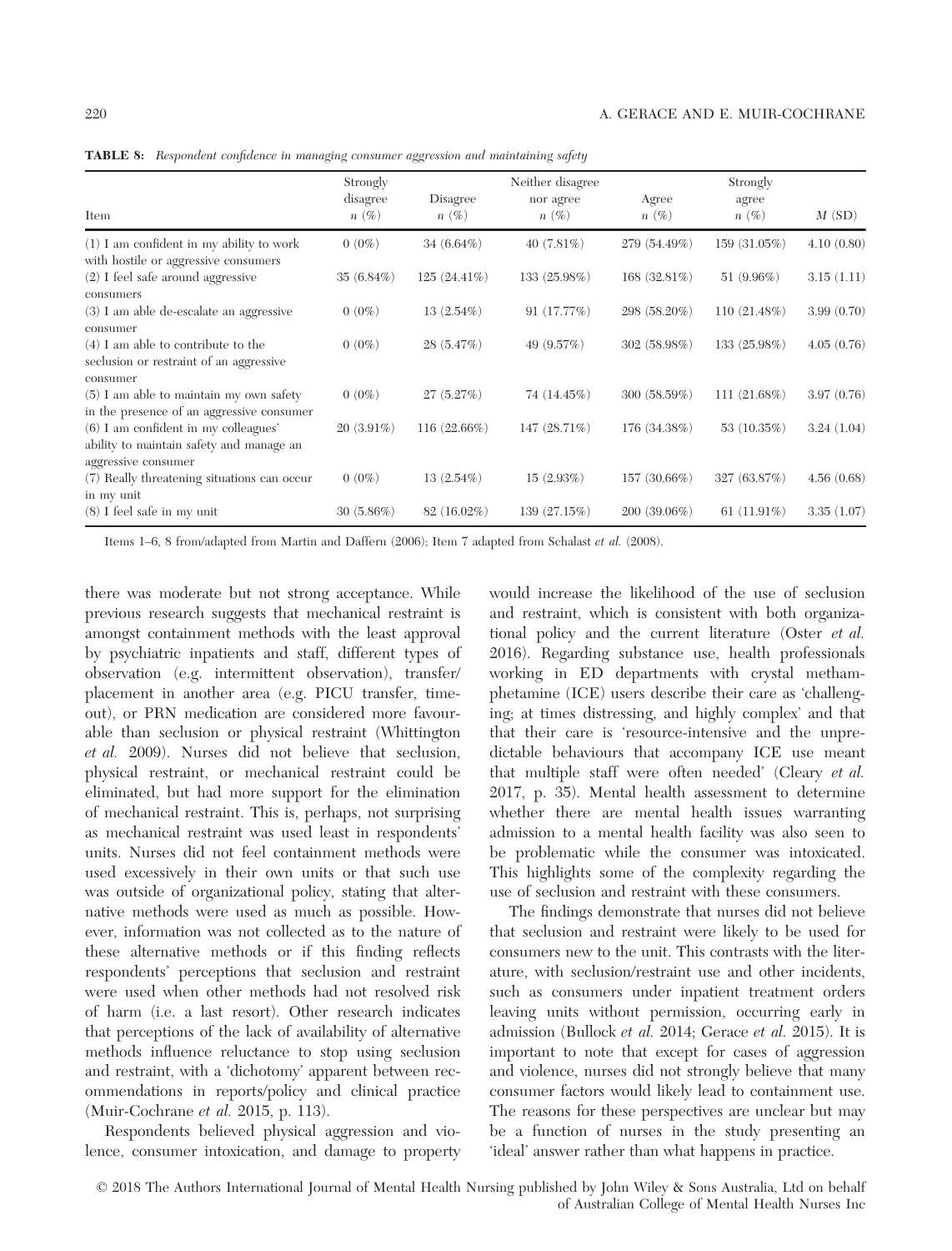Staff and unit factors influencing containment have received sustained attention in the literature (Pollard et al. 2007), and this study cites lack of good (staff) role models, inadequately trained staff, overcrowded units, and lack of management and supervision as key issues. Conversely, nurse–consumer engagement, effective communication, and trauma-informed care approaches were seen to be facilitators to a least restrictive environment, also consistent with recent work (Gaynes et al. 2016). Indeed, these findings are reflected in reduction initiatives, with both strong leadership and workforce development, the latter stressing staff education and the fostering of recovery and trauma-informed care, identified as two of the six core strategies for reducing seclusion and restraint use (Huckshorn, 2004; National Mental Health Commission 2015).

While nurses felt somewhat safe at work, they believed that threatening situations on their units were common, with 21.88% of respondents feeling unsafe at work and 31.25% feeling unsafe around aggressive consumers. These are important findings for stakeholders to consider in attempts to reduce containment. Feelings of lack of safety are unlikely to be conducive to least restrictive and quality de-escalation processes of care. Furthermore, staff were more confident in their own abilities than those of their colleagues. This may suggest that educational preparation is not uniform across nursing groups or disciplines regarding containment method (and alternate methods) use. However, this may reflect disparities in judgements of one's own practice and actual practice. This should also be considered along with the finding that respondents felt that their colleagues differed in beliefs regarding the need for containment practices and willingness to use the methods. In a study of perceptions of mental illness, Reavley and Jorm (20112011) explained beliefs that one's personal attitudes towards mental illness differ from public perceptions with reference to the social psychological concept of pluralistic ignorance, 'where most people erroneously perceive that they have different attitudes to the majority' (p. 1092). This may result in colleagues who actually have similar private attitudes towards containment (e.g. reluctance to use) believing that others hold more favourable views, resulting in acceptance of containment becoming the norm on the unit (see Prentice & Miller 1996).

Unit culture factors can be usefully examined using the recent work of Bowers et al. (2017), where it was demonstrated that wards without seclusion were less likely to use manual (physical) restraint, indicating a cultural unit effect regarding perceptions of containment.

However, units without designated seclusion rooms used more rapid tranquillization and used a side room to contain consumers. Hence, there is no evidence to date that removing seclusion rooms results in overall reductions in containment, but that substitute containment occurs. Evidence for substitute containment is seen in work by Noorthoorn et al. (2016), where seclusion was decreased but forced medication increased. This is significant in any consideration of elimination of seclusion rooms so that changes do not merely result in changing one form of restraint for another, potentially equally unpalatable one. Studies of consumer preferences for particular coercive interventions if deemed necessary are mixed, where less invasive procedures such as one-to-one observation are seen as preferable to seclusion, physical, or mechanical restraint (Krieger et al. 2018). However, comparisons between methods such as seclusion and forced medication indicate that while individual consumers may prefer one to the other, they identify significant negative impacts of the use of either method (Veltkamp et al. 2008).

This present study identified perceived facilitators of containment elimination involving trauma-informed care principles, empathic nurse–consumer interaction, and collaborative staff relationships. Indeed, empathy involving perspective taking and concern has been identified as a means to defuse conflict between staff and consumers (Gerace *et al.* 2018), with unit conflict linked to the use of containment methods (Bowers 2014). Within the six core strategies and other interventions for preventing containment use, safety plans are included as a potential way to prevent distress and promote self-control and the use of individualized de-escalation strategies (Huckshorn 2004; Lewis et al. 2009). Such plans incorporate consumer preferences and take account of experiences such as previous trauma (Krieger et al. 2018). Safety plans have been demonstrated as effective in reducing the use of seclusion and restraint (Lewis et al. 2009), and in a Delphi study, experts identified the need for further research into patient-centred approaches and consumer-driven safety planning (Dewa et al. 2018). Within Australian contexts, researchers have similarly identified the need for research into trauma-informed care in inpatient settings (Wilson et al. 2017a), and this seems a promising avenue to promoting alternative strategies to seclusion and restraint.

## Limitations

The sample was large, but does represent a small proportion of nurses working in mental health. There were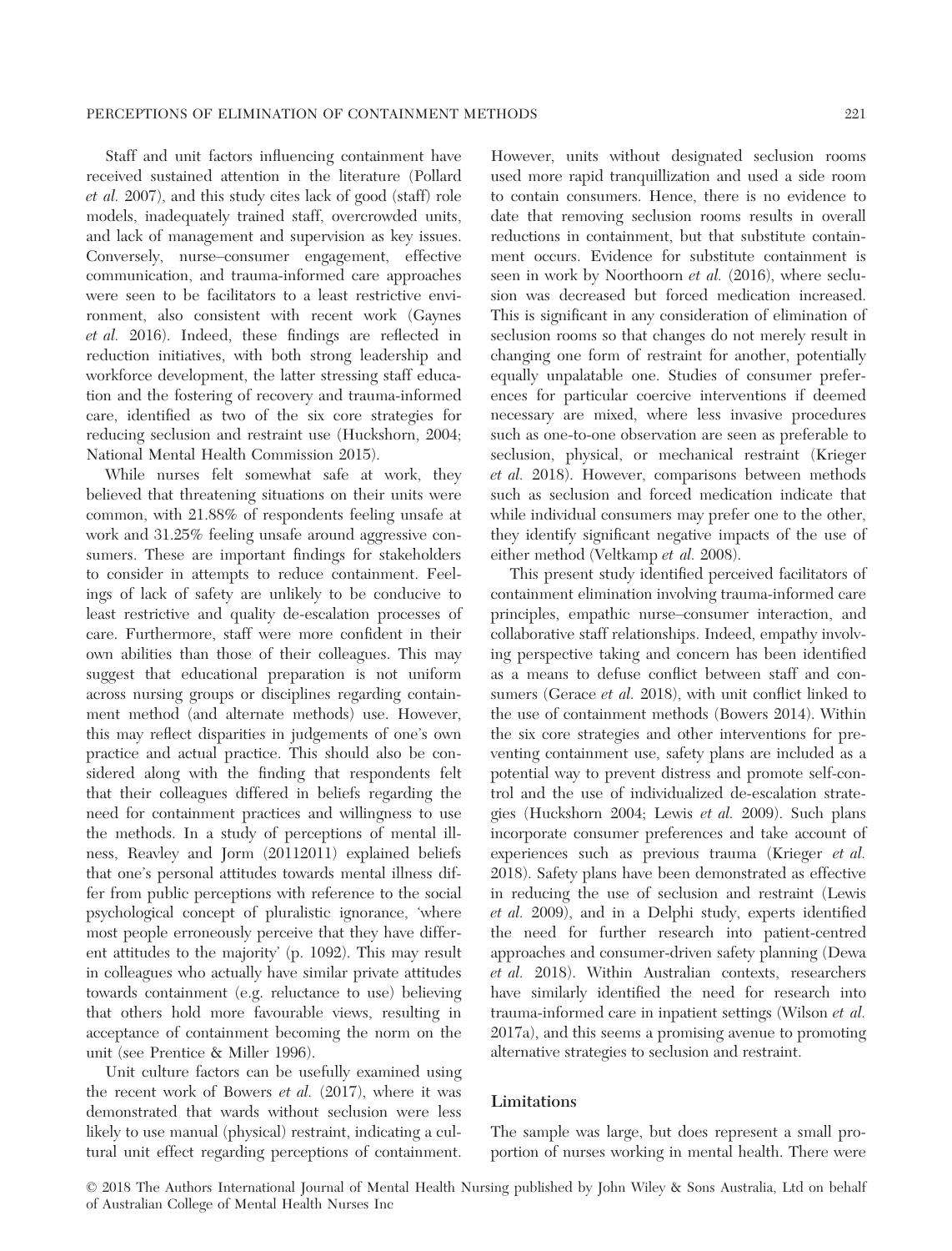also smaller numbers of respondents in units other than acute adult and emergency departments, as well as fewer respondents from rural and remote areas. It is possible that nurses who chose to participate differ from those who viewed study information and declined participation, and participation depended on nurses seeing the study listed through the professional organizations used for recruitment. Future studies could utilize 'champions' within health services to promote the study. However, this should be used carefully to avoid respondent perceptions of coercion to participate. Respondents were relatively more experienced in nursing. While the respondent group can be deemed representative of the national population of mental health nurses in terms of sex, age, qualification, work role, and geographical location (Australian Institute of Health and Welfare, 2016), the research indicates that age and experience are important to understanding staff members' attitudes to use of specific methods of containment (Whittington et al. 2009). Examining the perceptions of the younger members of the workforce is, therefore, important to understand reduction efforts moving forward.

In the present study, it was also not possible to obtain actual benchmarks such as rates of seclusion/restraint in a respondent's unit to compare to their perceptions of overuse, effectiveness, and so on. Respondents were not asked to indicate how recently they had used containment methods, or whether they had received any recent education (undergraduate or continuing education) about alternatives to containment use. While the anonymous nature of the survey reduces the risk of social desirability bias, it is possible that with a sensitive topic such as the use of seclusion and restraint, respondents may report attitudes they perceive to be more acceptable. Finally, other containment methods, such as chemical restraint, as well as the nature of the use of de-escalation or availability of other strategies (e.g. sensory approaches, environmental modifications to units) in individual workplaces, need to be considered.

## **CONCLUSION**

In spite of calls for the reduction and elimination of seclusion, physical restraint, and mechanical restraint reflected at the policy or research level, these practices are still used in Australia and nurses hold mixed beliefs regarding their elimination. Nurses do not necessarily see the practices as favourable, but necessary for maintaining a safe work environment. Unless factors that have been identified as making elimination or at least

significant reduction possible, such as those reflected in the six core strategies (Huckshorn 2004), are implemented at an organizational level, and nurses are provided with what they consider viable alternatives to their use, reduction, and, indeed, elimination are likely to be very problematic. This survey provides a large snapshot of nurses' perceptions of containment use and seclusion and restraint practices in Australia. In this way, the survey provides data to inform practice, which has been identified as a necessity to containment reduction and elimination efforts (Mann-Poll et al. 2015).

## RELEVANCE FOR CLINICAL PRACTICE

The focus of any seclusion/restraint reduction and elimination efforts should be not only on removing barriers that perpetuate their use, but also on enablers towards containment reduction and, where possible, elimination. At a wider level, the present findings highlight the importance to seclusion and restraint reduction and elimination efforts of strong clinical leadership, sufficient staff numbers and resources, consideration of the appropriateness of the physical unit environment, and appropriate resources for the use of alternative methods to seclusion and restraint that maintain staff and consumer safety. In addition, a focus on trauma-informed care, empathic relating to consumers, training/education of staff, and team collaboration and cohesion are essential to reduction efforts. Attitudes towards elimination of containment methods were mixed, and so underlying all of these interventions should be a focus on challenging attitudes to containment as a means to prevent increases in injury rates (Goulet et al. 2017), and increasing staff reflection and communication regarding their individual attitudes towards seclusion/restraint and prevailing norms on their units.

#### ACKNOWLEDGEMENTS

This research was supported by funding from the National Mental Health Commission to the Australian College of Mental Health Nurses (ACMHN). The authors would like to thank the Steering Committee and the ACMHN Project Team. The views expressed here do not necessarily reflect those of the National Mental Health Commission nor ACMHN.

#### **REFERENCES**

Australian College of Mental Health Nurses. (2016). Seclusion and restraint position statement. [Cited 17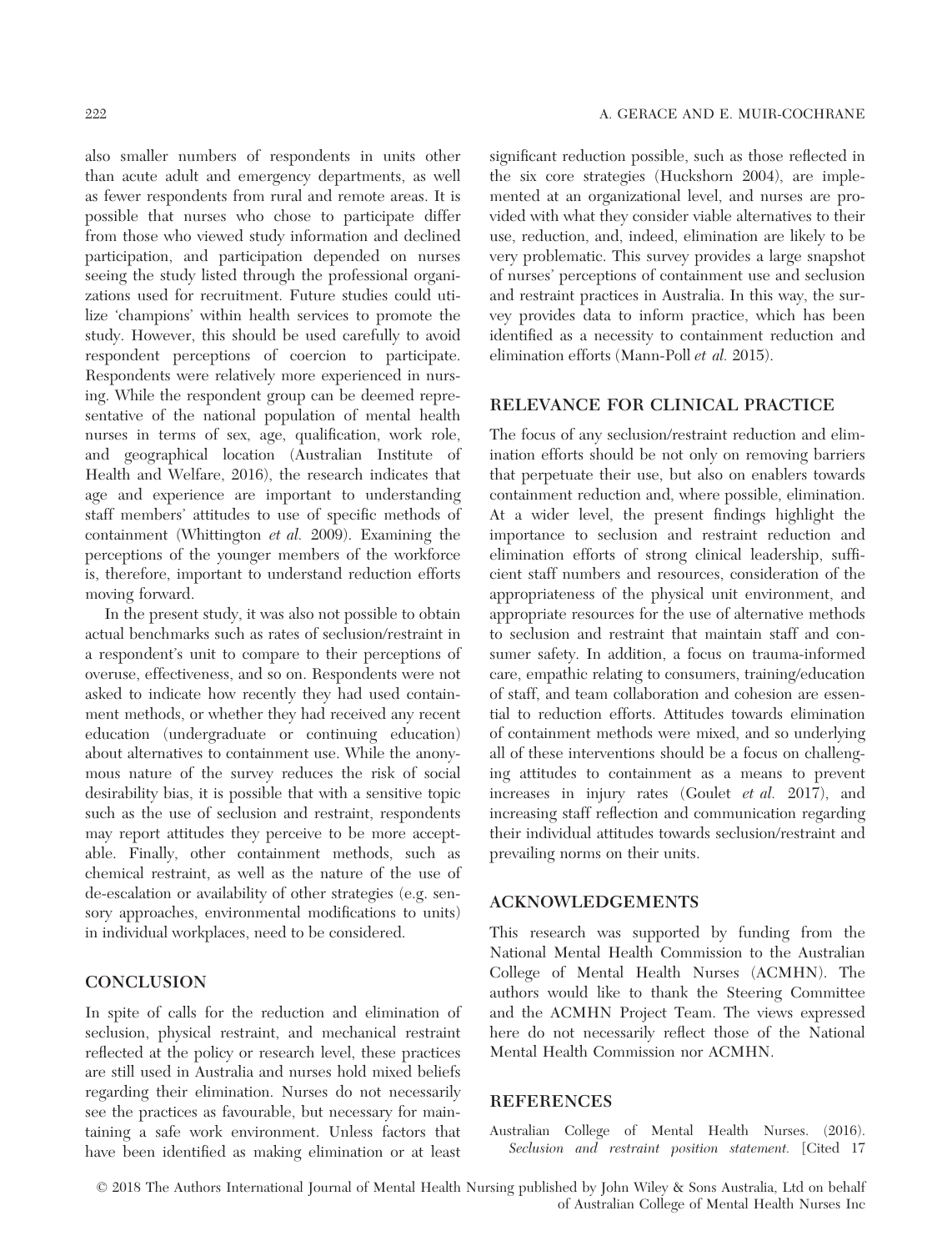#### PERCEPTIONS OF ELIMINATION OF CONTAINMENT METHODS 223

December 2017]. Available from: URL: [http://www.ac](http://www.acmhn.org/images/stories/FINAL_Seclusion_and_Restraint_Position_Statement_-_August_2016.pdf) [mhn.org/images/stories/FINAL\\_Seclusion\\_and\\_Restraint\\_](http://www.acmhn.org/images/stories/FINAL_Seclusion_and_Restraint_Position_Statement_-_August_2016.pdf) [Position\\_Statement\\_-\\_August\\_2016.pdf](http://www.acmhn.org/images/stories/FINAL_Seclusion_and_Restraint_Position_Statement_-_August_2016.pdf)

- Australian Institute of Health and Welfare. (2016). Mental health workforce. [Cited 21 July 2017]. Available from: URL:<https://mhsa.aihw.gov.au/resources/workforce/>
- Australian Institute of Health and Welfare. (2018). Mental health services in Australia – Restrictive practices. [Cited 16 June 2018]. Available from: URL: [https://www.aihw.](https://www.aihw.gov.au/reports/mental-health-services/mental-health-services-in-australia/report-contents/restrictive-practices) [gov.au/reports/mental-health-services/mental-health-services](https://www.aihw.gov.au/reports/mental-health-services/mental-health-services-in-australia/report-contents/restrictive-practices)[in-australia/report-contents/restrictive-practices](https://www.aihw.gov.au/reports/mental-health-services/mental-health-services-in-australia/report-contents/restrictive-practices)
- Boumans, C. E., Egger, J. I. M., Souren, P. M., Mann-Poll, P. S. & Hutschemaekers, G. J. M. (2012). Nurses' decision on seclusion: Patient characteristics, contextual factors and reflexivity in teams. Journal of Psychiatric and Mental Health Nursing, 19, 264–270.
- Bowers, L. (2014). Safewards: A new model of conflict and containment on psychiatric wards. Journal of Psychiatric and Mental Health Nursing, 21, 499–508.
- Bowers, L., Alexander, J., Simpson, A., Ryan, C. & Carr-Walker, P. (2004). Cultures of psychiatry and the professional socialization process: The case of containment methods for disturbed patients. Nurse Education Today, 24, 435–442.
- Bowers, L., James, J., Quirk, A., Simpson, A., Sugar, Stewart, D. & Hodsoll, J. (2015). Reducing conflict and containment rates on acute psychiatric wards: The Safewards cluster randomised controlled trial. International Journal of Nursing Studies, 52, 1412–1422.
- Bowers, L., Cullen, A. E., Achilla, E. et al. (2017). Seclusion and Psychiatric Intensive Care Evaluation Study (SPICES): Combined qualitative and quantitative approaches to the uses and outcomes of coercive practices in mental health services. Health Services Delivery Research, 5 (21).<https://doi.org/10.3310/hsdr05210>
- Bullock, R., McKenna, B., Kelly, T., Furness, T. & Tacey, M. (2014). When reduction strategies are put in place and mental health consumers are still secluded: An analysis of clinical and sociodemographic characteristics. International Journal of Mental Health Nursing, 23, 506– 512.
- Cleary, M., Jackson, D., Woods, C., Kornhaber, R. & Sayers, J. (2017). Experiences of health professionals caring for people presenting to the emergency department after taking crystal methamphetamine ("ICE"). Issues in Mental Health Nursing, 38, 33–41.
- Cohen, J. (1992). A power primer. Psychological Bulletin, 112, 155–159.
- Cushway, D., Tyler, P. A. & Nolan, P. (1996). Development of a stress scale for mental health professionals. British Journal of Clinical Psychology, 35, 279–295.
- Department of Health. (2008). Code of Practice: Mental Health Act 1983. [Cited 17 December 2017]. Available from: URL: [http://webarchive.nationalarchives.gov.uk/](http://webarchive.nationalarchives.gov.uk/20130123193537/http://www.dh.gov.uk/en/Publicationsandstatistics/Publications/PublicationsPolicyAndGuidance/DH_084597) [20130123193537/http://www.dh.gov.uk/en/Publicationsa](http://webarchive.nationalarchives.gov.uk/20130123193537/http://www.dh.gov.uk/en/Publicationsandstatistics/Publications/PublicationsPolicyAndGuidance/DH_084597) [ndstatistics/Publications/PublicationsPolicyAndGuidance/](http://webarchive.nationalarchives.gov.uk/20130123193537/http://www.dh.gov.uk/en/Publicationsandstatistics/Publications/PublicationsPolicyAndGuidance/DH_084597) [DH\\_084597](http://webarchive.nationalarchives.gov.uk/20130123193537/http://www.dh.gov.uk/en/Publicationsandstatistics/Publications/PublicationsPolicyAndGuidance/DH_084597)
- Department of Health, Australian Government. (2017). The Fifth National Mental Health and Suicide Prevention Plan. [Cited 17 December 2017]. Available from: URL: [http://](http://www.coaghealthcouncil.gov.au/Portals/0/Fifth%20National%20Mental%20Health%20and%20Suicide%20Prevention%20Plan.pdf) [www.coaghealthcouncil.gov.au/Portals/0/Fifth%20National](http://www.coaghealthcouncil.gov.au/Portals/0/Fifth%20National%20Mental%20Health%20and%20Suicide%20Prevention%20Plan.pdf) [%20Mental%20Health%20and%20Suicide%20Prevention](http://www.coaghealthcouncil.gov.au/Portals/0/Fifth%20National%20Mental%20Health%20and%20Suicide%20Prevention%20Plan.pdf) [%20Plan.pdf](http://www.coaghealthcouncil.gov.au/Portals/0/Fifth%20National%20Mental%20Health%20and%20Suicide%20Prevention%20Plan.pdf)
- Dewa, L. H., Murray, K., Thibaut, B. et al. (2018). Identifying research priorities for patient safety in mental health: An international expert Delphi study. British Medical Journal Open, 8, e021361. [https://doi.org/10.1136/](https://doi.org/10.1136/bmjopen-2017-021361) [bmjopen-2017-021361.](https://doi.org/10.1136/bmjopen-2017-021361)
- Field, A. (2014). Discovering Statistics Using IBM SPSS Statistics. London: Sage.
- Fletcher, J., Spittal, M., Brophy, L. et al. (2017). Outcomes of the Victorian Safewards trial in 13 wards: Impact on seclusion rates and fidelity measurement. International Journal of Mental Health Nursing, 26, 461–471.
- Gaynes, BN., Brown, C., Lux, LJ. et al. (2016). Strategies to de-escalate aggressive behavior in psychiatric patients. Comparative Effectiveness Review No. 180. Agency for Healthcare Research and Quality. [Cited 21 July 2017]. Available from: URL: [https://effectivehealthcare.ahrq.gov/](https://effectivehealthcare.ahrq.gov/sites/default/files/pdf/aggression_research.pdf) [sites/default/files/pdf/aggression\\_research.pdf](https://effectivehealthcare.ahrq.gov/sites/default/files/pdf/aggression_research.pdf)
- Gerace, A., Oster, C., Mosel, K., O'Kane, D., Ash, D. & Muir-Cochrane, E. (2015). Five-year review of absconding in three acute psychiatric inpatient wards in Australia. International Journal of Mental Health Nursing, 24, 28– 37.
- Gerace, A., Oster, C., O'Kane, D., Hayman, C. L. & Muir-Cochrane, E. (2018). Empathic processes during nurseconsumer conflict situations in psychiatric inpatient units: A qualitative study. International Journal of Mental Health Nursing, 27, 92–105.
- Goulet, M. H., Larue, C. & Dumais, A. (2017). Evaluation of seclusion and restraint reduction programs in mental health: A systematic review. Aggression and Violent Behavior, 34, 139–146.
- Huckshorn, K. A. (2004). Reducing seclusion & restraint use in mental health settings: Core strategies for prevention. Journal of Psychosocial Nursing and Mental Health Services, 42 (9), 22–33.
- Husum, T. L., Finset, A. & Ruud, T. (2008). The Staff Attitude to Coercion Scale (SACS): Reliability, validity and feasibility. International Journal of Law and Psychiatry, 31, 417–422.
- Kinner, S. A., Harvey, C., Hamilton, B. et al. (2017). Attitudes towards seclusion and restraint in mental health settings: Findings from a large, community-based survey of consumers, carers and mental health professionals. Epidemiology and Psychiatric Sciences, 26, 535–544.
- Korkeila, H., Koivisto, A. M., Paavilainen, E. & Kylmä, J. (2016). Psychiatric nurses' emotional and ethical experiences regarding seclusion and restraint. Issues in Mental Health Nursing, 37, 464–475.
- Krieger, E., Moritz, S., Weil, R. & Nagel, M. (2018). Patients' attitudes towards and acceptance of coercion in psychiatry. Psychiatry Research, 260, 478–485.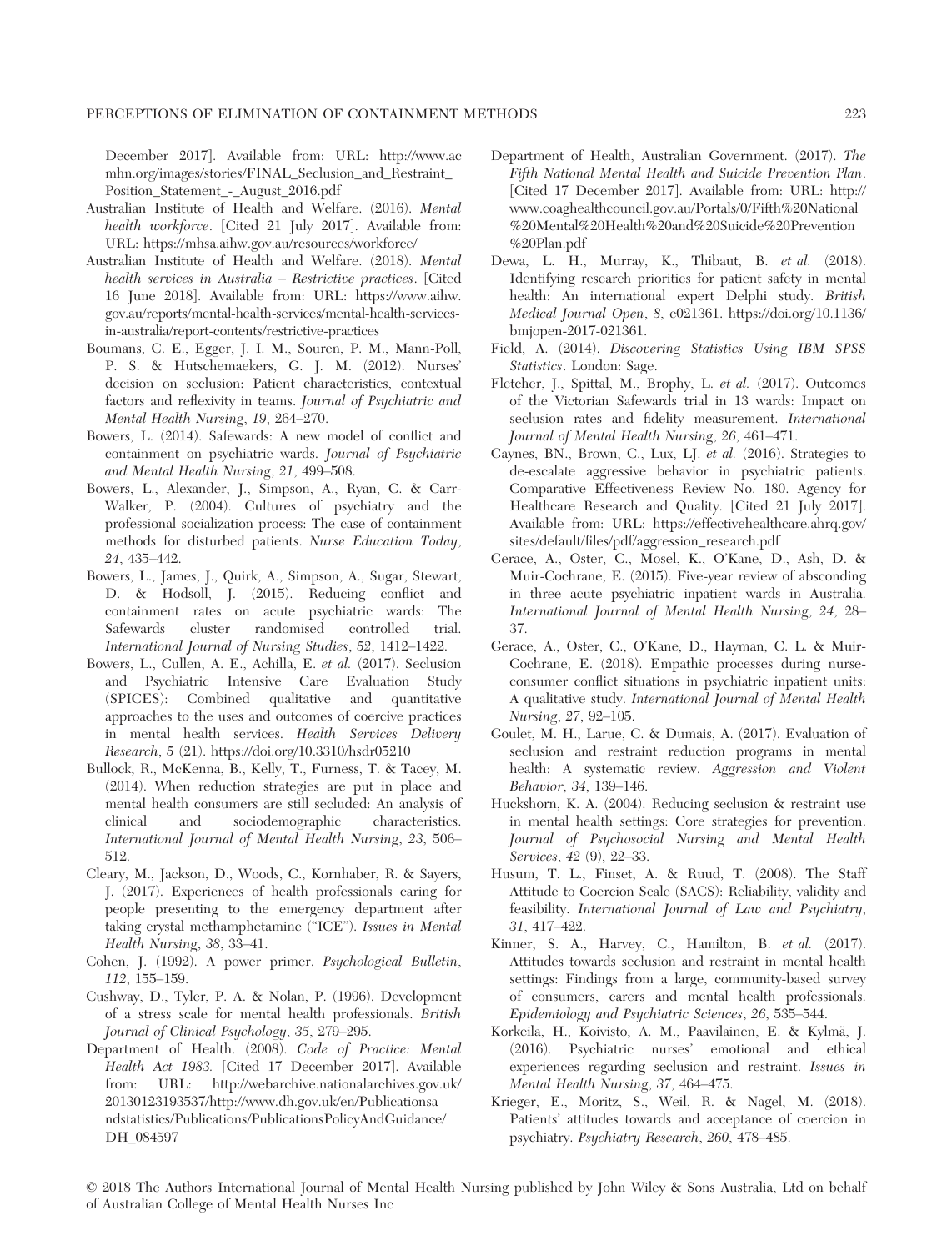#### 224 A. GERACE AND E. MUIR-COCHRANE

- Lepping, P., Masood, B., Flammer, E. & Noorthoorn, E. O. (2016). Comparison of restraint data from four countries. Social Psychiatry and Psychiatric Epidemiology, 51, 1301–1309.
- Lewis, M., Taylor, K. & Parks, J. (2009). Crisis prevention management: A program to reduce the use of seclusion and restraint in an inpatient mental health setting. Issues in Mental Health Nursing, 30, 159–164.
- Mann-Poll, P. S., Smit, A., de Vries, W. J., Boumans, C. E. & Hutschemaekers, G. J. M. (2011). Factors contributing to mental health professionals' decision to use seclusion. Psychiatric Services, 62, 498–503.
- Mann-Poll, P. S., Smith, A., van Doeselaar, M. & Hutschemaekers, G. J. M. (2013). Professionals' attitudes after a seclusion reduction program: Anything changed? Psychiatric Quarterly, 84, 1–10.
- Mann-Poll, P. S., Smit, A., Koekkoek, B. & Hutschemaekers, G. J. M. (2015). Seclusion as a necessary vs. an appropriate intervention: A vignette study among mental health nurses. Journal of Psychiatric and Mental Health Nursing, 22, 226–233.
- Martin, T. & Daffern, M. (2006). Clinician perceptions of personal safety and confidence to manage inpatient aggression in a forensic psychiatric setting. Journal of Psychiatric and Mental Health Nursing, 13, 90–99.
- McKenna, B., McEvedy, S., Maguire, T., Ryan, J. & Furness, T. (2017). Prolonged use of seclusion and mechanical restraint in mental health services: A statewide retrospective cohort study. International Journal of Mental Health Nursing, 26, 491–499.
- McSherry, B. (2017). Regulating seclusion and restraint in health care settings: The promise of the Convention on the Rights of Persons with Disabilities. International Journal of Law and Psychiatry, 53, 39–44.
- Melbourne Social Equity Institute. (2014). Seclusion and restraint project report. Prepared for the National Mental Health Commission. Melbourne: University of Melbourne. [Cited 4 January 2018]. Available from: URL: [http://socia](http://socialequity.unimelb.edu.au/__data/assets/pdf_file/0017/2004722/Seclusion-and-Restraint-report.PDF) [lequity.unimelb.edu.au/\\_\\_data/assets/pdf\\_file/0017/](http://socialequity.unimelb.edu.au/__data/assets/pdf_file/0017/2004722/Seclusion-and-Restraint-report.PDF) [2004722/Seclusion-and-Restraint-report.PDF](http://socialequity.unimelb.edu.au/__data/assets/pdf_file/0017/2004722/Seclusion-and-Restraint-report.PDF)
- Mohr, W. K., Petti, T. A. & Mohr, B. D. (2003). Adverse effects associated with physical restraint. Canadian Journal of Psychiatry, 48, 330–337.
- Muir-Cochrane, E. C., Baird, J. & McCann, T. (2015). Nurses' experiences of restraint and seclusion use in short-stay acute old age psychiatry inpatient units: A qualitative study. Journal of Psychiatric and Mental Health Nursing, 22, 109–115.
- Muir-Cochrane, E. & Gerace, A. (2014). Containment practices in psychiatric care. In: D. Holmes, J. D. Jacob & A. Perron (Eds). Power and the Psychiatric Apparatus: Repression, Transformation and Assistance (pp. 91–115). Surrey: Ashgate.
- Muir-Cochrane, E., O'Kane, D. & Oster, C. (2018). Fear and blame in mental health nurses' accounts of restrictive practices: Implications for the elimination of seclusion and restraint. International Journal of Mental Health Nursing, <https://doi.org/10.1111/inm.12451>
- National Mental Health Commission. (2015). A case for change: Position Paper on seclusion, restraint and restrictive practices in mental health services. NMHC, Australian Government, Canberra. [Cited 21 July 2017]. Available from: URL: [http://www.mentalhealthc](http://www.mentalhealthcommission.gov.au/our-work/definitions-for-mechanical-and-physical-restraint-in-mental-health-services/our-position-paper-a-case-for-change.aspx) [ommission.gov.au/our-work/definitions-for-mechanical-and](http://www.mentalhealthcommission.gov.au/our-work/definitions-for-mechanical-and-physical-restraint-in-mental-health-services/our-position-paper-a-case-for-change.aspx)[physical-restraint-in-mental-health-services/our-position-pa](http://www.mentalhealthcommission.gov.au/our-work/definitions-for-mechanical-and-physical-restraint-in-mental-health-services/our-position-paper-a-case-for-change.aspx) [per-a-case-for-change.aspx](http://www.mentalhealthcommission.gov.au/our-work/definitions-for-mechanical-and-physical-restraint-in-mental-health-services/our-position-paper-a-case-for-change.aspx)
- National Mental Health Consumer & Carer Forum. (2009). Ending Seclusion and Restraint in Australian Mental Health Services, statement prepared by the National Mental Health Consumer & Carer Forum (NMHCCF) Working Group on Seclusion & Restraint. [Cited 17 December 2017]. Available from: URL: [http://nmhccf.](http://nmhccf.org.au/sites/default/files/docs/seclusion_restraint.pdf) [org.au/sites/default/files/docs/seclusion\\_restraint.pdf](http://nmhccf.org.au/sites/default/files/docs/seclusion_restraint.pdf)
- Noorthoorn, E. O., Voskes, Y., Janssen, W. A., Mulder, C. L., van de Sande, R. & Nijman, H. L. I. (2016). Seclusion reduction in Dutch mental health care: Did hospitals meet goals? Psychiatric Services, 67, 1321–1327.
- Oster, C., Gerace, A., Thomson, D. & Muir-Cochrane, E. (2016). Seclusion and restraint use in adult inpatient mental health care: An Australian perspective. Collegian, 23, 183–190.
- Pollard, R., Yanasak, E., Rogers, S. & Tapp, A. (2007). Organizational and unit factors contributing to reduction in the use of seclusion and restraint procedures on an acute psychiatric inpatient unit. Psychiatric Quarterly, 78, 73–81.
- Prentice, D. A. & Miller, D. T. (1996). Pluralistic ignorance and the perpetuation of social norms by unwitting actors. In: M. P. Zanna (Ed). Advances in Experimental Social Psychology, vol 28 (pp. 161–209). San Diego, CA: Academic Press.
- Reavley, N. J. & Jorm, A. F. (2011). Stigmatizing attitudes towards people with mental disorders: Findings from an Australian National Survey of Mental Health Literacy and Stigma. Australian and New Zealand Journal of Psychiatry, 45, 1086–1093.
- Riahi, S., Thomson, G. & Duxbury, J. (2016). An integrative review exploring decision-making factors influencing mental health nurses in the use of restraint. Journal of Psychiatric and Mental Health Nursing, 23, 116–128.
- Schalast, N., Redies, M., Collins, M., Stacey, J. & Howells, K. (2008). EssenCES, a short questionnaire for assessing the social climate of forensic psychiatric wards. Criminal Behaviour and Mental Health, 18, 49–58.
- Substance Abuse and Mental Health Services Administration. (2017). Alternatives to seclusion and restraint. [Cited 17 December 2017]. Available from: URL: [https://www.sa](https://www.samhsa.gov/trauma-violence/seclusion) [mhsa.gov/trauma-violence/seclusion](https://www.samhsa.gov/trauma-violence/seclusion)
- The Royal Australian & New Zealand College of Psychiatrists. (2016). Minimising the use of seclusion and restraint in people with mental illness (Policy Statement 61). [Cited 17 December 2017]. Available from: URL: [https://www.ranzcp.org/Files/Resources/College\\_Stateme](https://www.ranzcp.org/Files/Resources/College_Statements/Position_Statements/PS-61-Minimising-the-use-of-seclusion-and-restrain.aspx) [nts/Position\\_Statements/PS-61-Minimising-the-use-of-sec](https://www.ranzcp.org/Files/Resources/College_Statements/Position_Statements/PS-61-Minimising-the-use-of-seclusion-and-restrain.aspx) [lusion-and-restrain.aspx](https://www.ranzcp.org/Files/Resources/College_Statements/Position_Statements/PS-61-Minimising-the-use-of-seclusion-and-restrain.aspx)
- Veltkamp, E., Nijman, H., Stolker, J. J., Frigge, K., Dries, P. & Bowers, L. (2008). Patients' preferences for seclusion or